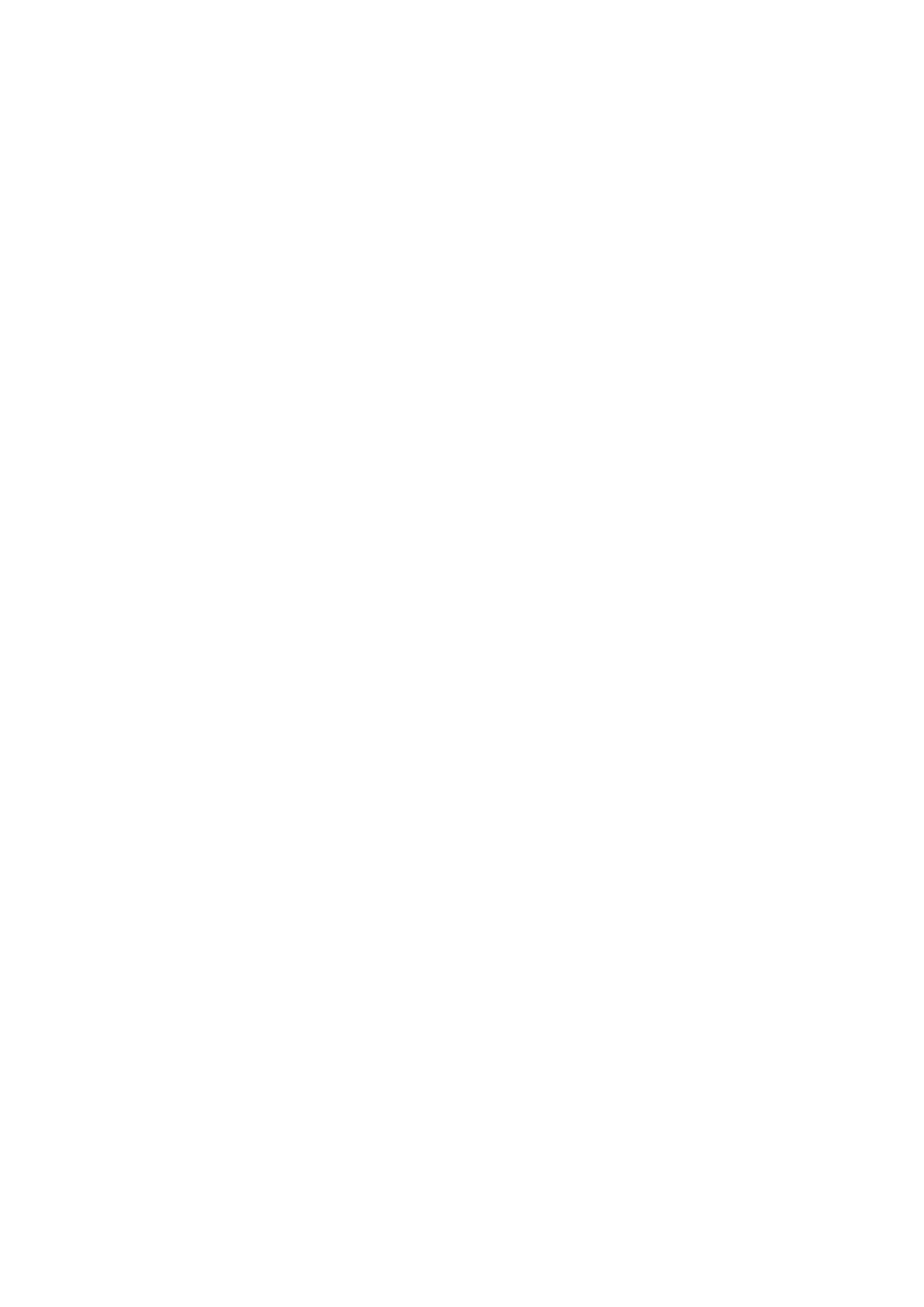

# Ireland Red List No. 7:

Mayflies (Ephemeroptera)

# **Mary Kelly‐Quinn1 and Eugenie C. Regan2**

1School of Biology and Environmental Science, University College Dublin, Dublin 4 2National Biodiversity Data Centre, WIT west campus, Carriganore, Waterford

Citation:

Kelly‐Quinn, M. & Regan, E.C. (2012) *Ireland Red List No. 7: Mayflies (Ephemeroptera).* National Parks and Wildlife Service, Department of Arts, Heritage and the Gaeltacht, Dublin, Ireland.

Cover photos: From top: *Heptagenia sulphurea* – photo: Jan‐Robert Baars; *Siphlonurus lacustris* – photo: Jan‐Robert Baars; *Ephemera danica* – photo: Robert Thompson; *Ameletus inopinatus* ‐ photo: Stuart Crofts; *Baetis fuscatus* – photo: Stuart Crofts.

> Ireland Red List Series Editors: N. Kingston & F. Marnell © National Parks and Wildlife Service 2012 ISSN 2009‐2016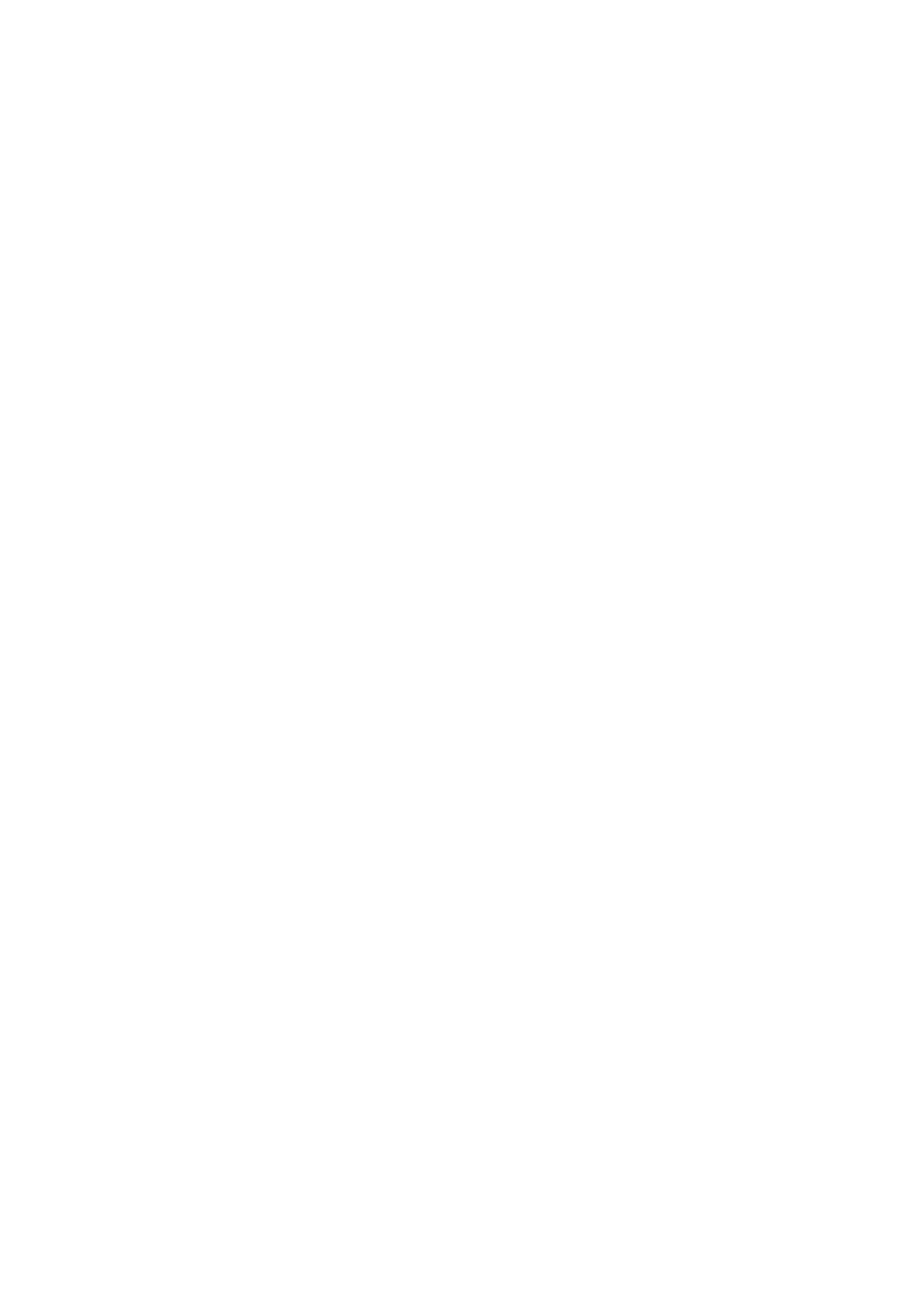| ۰, | × |  | × | × |
|----|---|--|---|---|
|    |   |  |   |   |

| <b>Legal Protection</b>                    | 4        |
|--------------------------------------------|----------|
| Methodology used                           | 5        |
| Nomenclature & Checklist                   | 5        |
| Data sources                               | 5        |
| <b>Regionally determined settings</b>      | 5        |
| Species coverage                           | 6        |
| Assessment group                           | 7        |
| Species accounts                           | 7        |
|                                            |          |
| Alainites (Baetis) muticus                 | 9        |
| Ameletus inopinatus                        | 9        |
| Baetis atrebatinus                         | 10       |
| <b>Baetis</b> fuscatus                     | 10       |
| Baetis rhodani                             | 11       |
| <b>Baetis scambus</b>                      | 11       |
| <b>Baetis</b> vernus                       | 11       |
| Caenis horaria                             | 11       |
| Caenis luctuosa                            | 12       |
| Caenis macrura                             | 12       |
| Caenis rivulorum                           | 12       |
| Centroptilum luteolum                      | 12       |
| Cloeon dipterum                            | 12       |
| Cloeon simile                              | 13       |
| Ecdyonurus dispar                          | 13       |
| Ecdyonurus insignis                        | 13       |
| Ecdyonurus torrentis                       | 13       |
|                                            | 13       |
| Ecdyonurus venosus                         | 14       |
| Electrogena lateralis<br>Ephemera danica   | 14       |
|                                            | 14       |
| Ephemerella notata<br>Heptagenia sulphurea | 15       |
| Kageronia fuscogrisea                      | 15       |
| Leptophlebia marginata                     | 16       |
| Leptophlebia vespertina                    | 16       |
| Paraleptophlebia cincta                    | 17       |
| Procloeon bifidum                          | 17       |
| Rhithrogena germanica                      | 18       |
| Rhithrogena semicolorata                   | 18       |
|                                            | 19       |
| Serratella ignita                          |          |
| Siphlonurus alternatus                     | 19<br>19 |
| Siphlonurus armatus                        | 20       |
| Siphlonurus lacustris                      |          |
|                                            |          |
|                                            |          |
|                                            |          |
|                                            |          |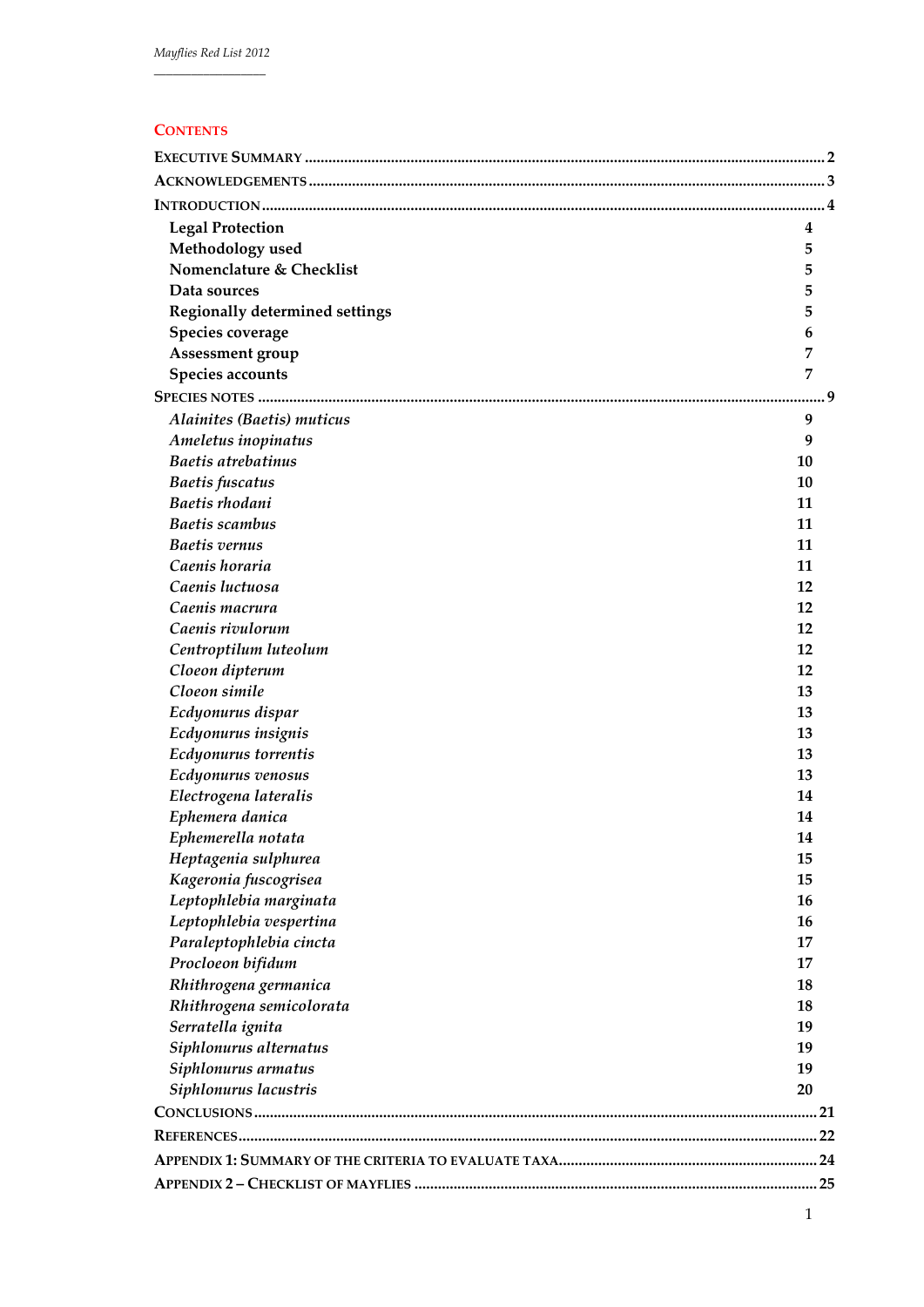# **EXECUTIVE SUMMARY**

Based on almost 14,000 records for Ireland, the 33 species of Irish mayflies (Ephemeroptera) are evaluated for their conservation status using International Union for the Conservation of Nature (IUCN) criteria and guidelines (IUCN, 2001; 2003; 2010). Six (18%) of the Irish species are assessed as Threatened, two species as Near Threatened and two species as data deficient.

The six Threatened species are:

- *Siphlonurus armatus* (Northern Summer Mayfly) Critically Endangered
- *Baetis atrebatinus* (Dark Olive) ‐ Endangered
- *Ephemerella notata* (Yellow Hawk) ‐ Endangered
- *Rhithrogena germanica* (March Brown) ‐ Vulnerable
- *Procloeon bifidum* (Pale Evening Dun) ‐ Vulnerable
- *Leptophlebia marginata* (Sepia Dun) Vulnerable

The two Near Threatened species are:

- *Kageronia fuscogrisea* (Brown May Dun)
- *Ameletus inopinatus* (Upland Summer Mayfly)

The two data deficient species are:

- *Baetis fuscatus* (Pale Watery)
- *Ecdyonurus torrentis* (Large Brook Dun)

The records used in this assessment have been largely based on collections of nymphs. This poses a problem for species which are only reliably confirmed from adult material and has been considered in the assessment. Interestingly, most of the Threatened species inhabit rivers, although some also occur in lakes, and their status possibly reflects a longer and more widespread history of pollution pressure on rivers. The Threatened species are also those that have restricted distributions and so are particularly vulnerable to impact. A number of other species (*Caenis macrura*, *Ecdyonurus torrentis* and *Siphlonurus alternatus*) have restricted distributions but have not been listed because no significant change has occurred between the two time periods (pre‐1990 and 1990‐2011). Water pollution is the key threat to the species listed. The implementation of the objectives of the Water Framework Directive should bring about improvement in water quality which should help stem losses in aquatic biodiversity. In the interim the aforementioned species should be prioritised for monitoring together with the two Threatened and two data deficient species with sampling focussed particularly on the adults. It is also essential that knowledge gaps on the autecological requirements and pollution sensitivity of these species be addressed so as to inform conservation measures. Finally, it is crucial that we identify and protect species‐rich refugia in catchments throughout the country that will become important source areas for ephemeropteran and other pollution-sensitive species as impacted systems recover in the future.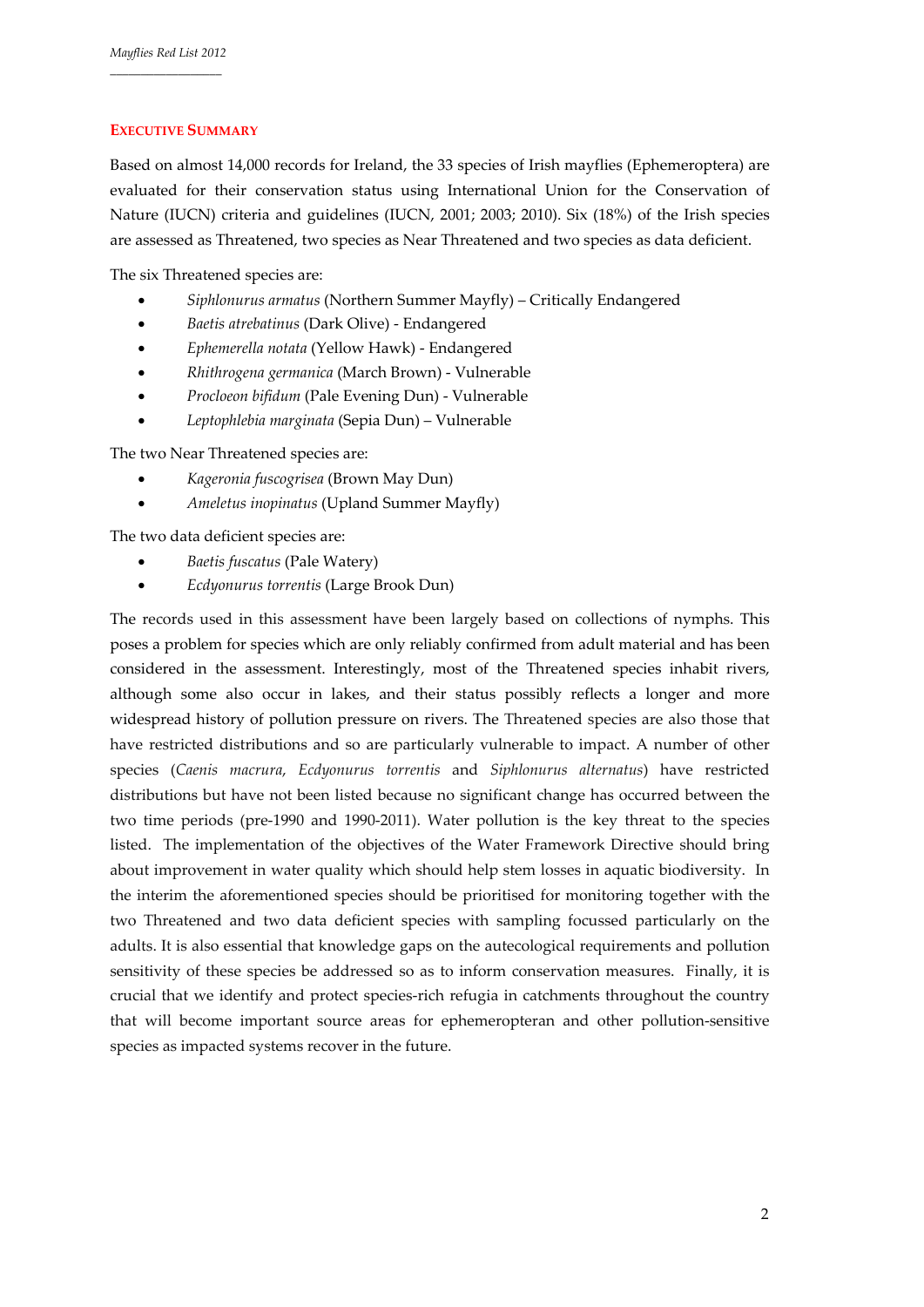#### **ACKNOWLEDGEMENTS**

The authors would like to thank the many scientists and naturalists who have contributed ephemeropteran records to the National Biodiversity Data Centre, in particular the Environmental Protection Agency, post‐graduate students in the School of Biology and Environmental Science, University College Dublin, and Imelda O'Neill at the Northern Ireland Environment Agency who have made large databases available for this analysis. We are very grateful to the staff and students at these organisations who helped with the data collection including Hugh Feeley, Pamela Maher, Gary Free, Ruth Little, Deirdre Tierney, and Imelda O'Neill. Thanks are also due to Dr Naomi Kingston and Dr Brian Nelson, NPWS, for their assistance with the red listing and to John Lucey and Craig McAdam who were the external reviewers of this publication.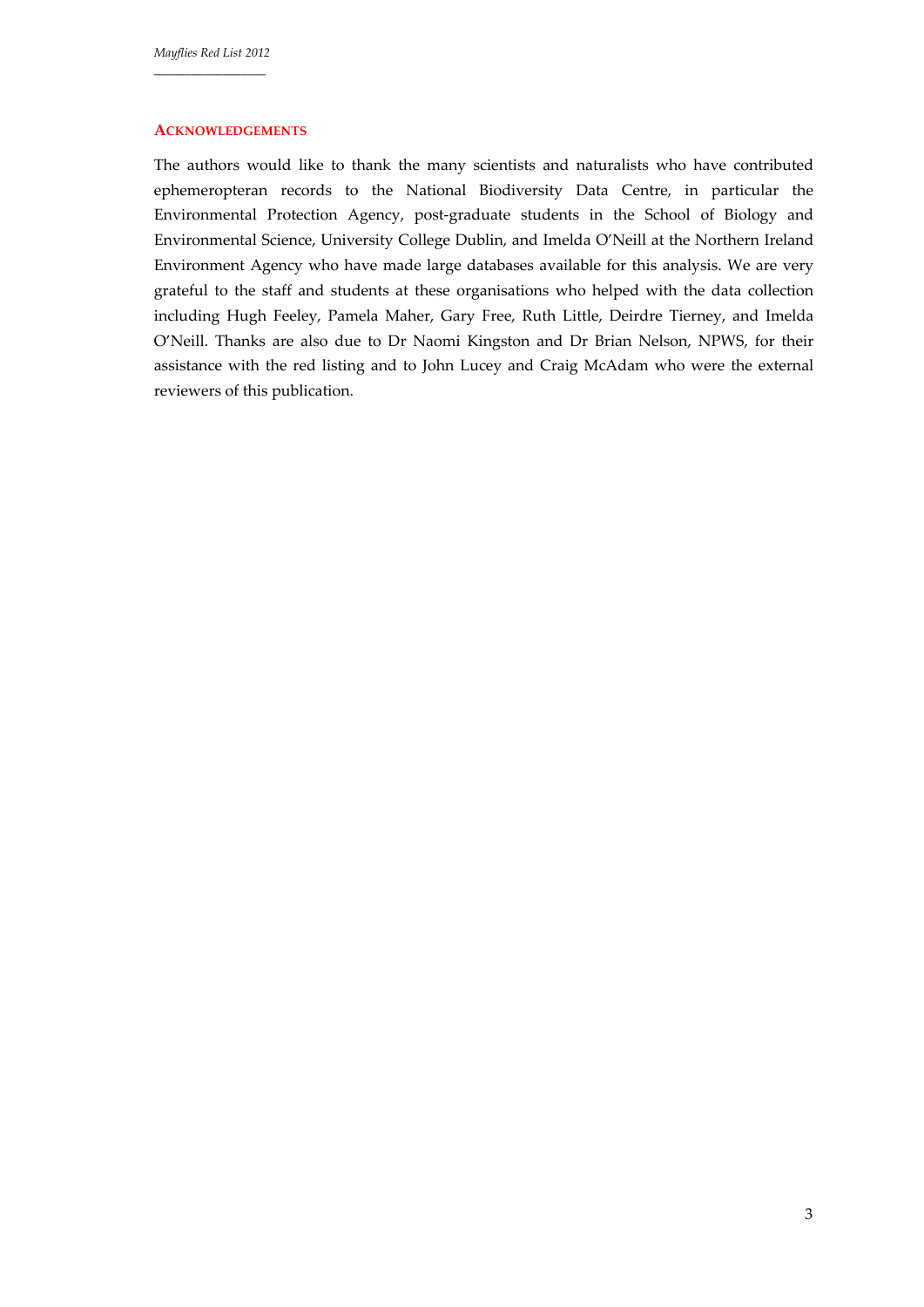### **INTRODUCTION**

The Ephemeroptera, commonly known as mayflies, is an ancient order of insects dating from the Carboniferous and Permian periods, and the oldest of the extant winged insects. There are over 3,000 species from 42 different families (Barber‐James *et al.* 2008). They are totally reliant on aquatic habitats where they live most of their life as juveniles, emerging solely to reproduce. They have colonised a range of aquatic habitats including streams, rivers, ponds and lakes. The greatest number of species are associated with running water where some have adapted to particular flow and substrate conditions, while other are not so restricted, e.g. *Baetis rhodani.*  Most species are considered herbivorous and are categorised as grazers but some species are also gatherers feeding on fine particulate organic matter in addition to plant material. Few species are considered to be predators. In fact, many species have a fairly plastic diet capitalizing on seasonally abundant food sources. Mayflies do not feed during their shortlived adult stage. They are unique in that they have two adult phases, the sub-imago or dun which usually moults within 24 hours, and the imago or spinner which is the final reproductive stage. Life history strategies vary in that some complete their life cycle within two years while others can produce several generations each year.

In Ireland, the Ephemeroptera are species‐poor compared to Britain and mainland Europe (represented by only 33 species) and this is due in large part to our glacial history and isolation from mainland Europe. Despite this they represent a key component of our freshwater biodiversity. In running water they can constitute a high proportion, both numerically and in terms of biomass, of the total macroinvertebrate fauna, except where conditions are highly acidic, and they also make a significant contribution to the diet of salmonid fishes. Their emergence is important in terms of the energy returned to terrestrial ecosystems. The adults are consumed by a variety of animals from birds to spiders.

The Ephemeroptera are particularly important as indicators of water quality and form the core of many biotic indices including the Irish EPA Q‐value system. In the Irish index only *Baetis rhodani* and the Caenidae are considered relatively tolerant to pollution. This makes the group as a whole particularly vulnerable to species loss. Kelly‐Quinn and Bracken (2000) expressed concern about the apparent loss of species richness in many river systems throughout Ireland.

The records of Ephemeroptera in Ireland date as far back as the late 1800s and all of our 33 species were first recorded in Ireland within 100 years of this first record (Figure 1). The work of Kelly‐Quinn and Bracken (2000) brought together the extensive records that existed for the group. This database was updated by Mary Kelly‐Quinn and the National Biodiversity Data Centre in 2012 with data from university research projects and from river biologists at the Environmental Protection Agency and the Northern Ireland Environment Agency. The primary data repository is the National Biodiversity Data Centre with all records verified by Mary Kelly‐ Quinn. This database was used for the red list analysis. It is now also available online through Biodiversity Maps (https://maps.biodiversityireland.ie/).

### **Legal Protection**

At the time of writing (May 2012) no ephemeropteran species are legally protected in Ireland.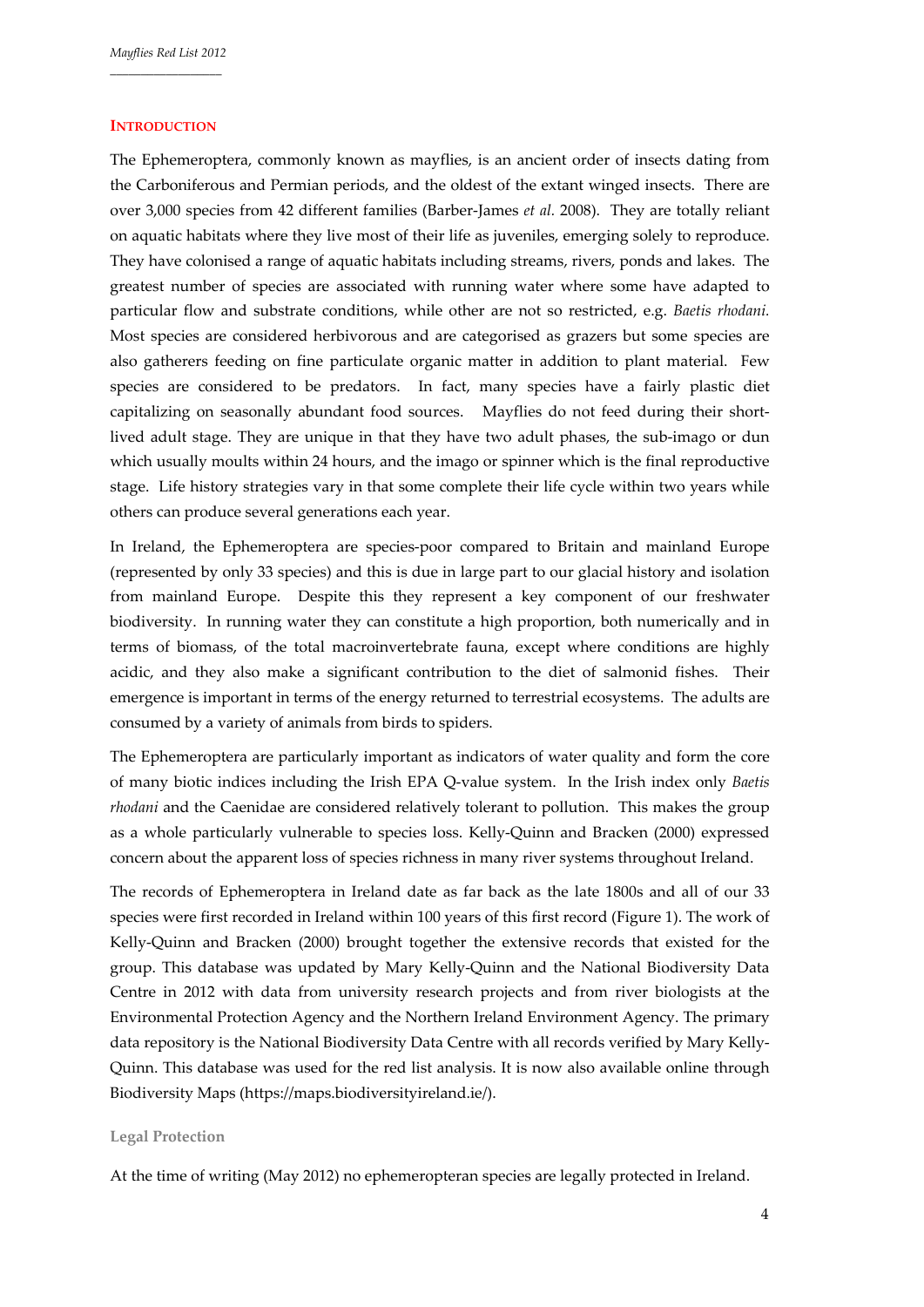#### **DEVELOPMENT OF THE RED LIST**

#### **Methodology used**

The mayfly list is the seventh in a series of regional red lists for the island of Ireland being developed by the National Parks and Wildlife Service and the Northern Ireland Environment Agency in conjunction with the National Biodiversity Data Centre and the Northern Ireland biological records centre, CEDaR. The International Union for the Conservation of Nature (IUCN) provides guidelines for using the red list categories at a regional level (IUCN, 2003). This guidance was used alongside the current IUCN categories and criteria (IUCN, 2001), and guidelines for their use (IUCN, 2010; see Appendix 1) in the production of this red list.

# **Nomenclature & Checklist**

Nomenclature and checklist follows O'Connor and Nelson (2012). Nomenclature for common names follows MacAdam and Bennett (2010).

### **Data sources**

Of the five IUCN criteria only A, B and D2 were used in the absence of any population level data for the species under consideration (Table 2) (see Appendix 1).

#### **Regionally determined settings**

The time frame for assessing change was set at 1990‐2011 and pre‐1990. The number and distribution of records in the Ephemeroptera of Ireland database from 1850 to 2011 are shown in Figures 1 and 2. There are more records for the period 1990‐2011 which implies that any decline in distribution shown in the maps is conservative and the real decline may actually be greater than the maps show. However, it also needs to be taken into account that a large proportion of the 1990‐2011 records come from the EPA River Biologists's data which holds records of only six ephemeropteran species. A species was considered extinct if it had not been recorded in over 100 years. Two species were considered data deficient, i.e. little or no information on the abundance and distribution of the species. The IUCN advise that red lists are re‐evaluated every five years where possible, or at least every ten years. The next red list assessment for Irish Ephemeroptera should therefore take place no later than 2022. The assessment was carried out on an all‐Ireland basis. The IUCN regional guidelines recommend that regional assessments should be carried out in a two‐step process (IUCN 2003). Step one is the initial assessment of the regional population. Step two can be applied if there are any conspecific populations outside the region that may affect the risk of extinction within the region. This was determined not to apply to the Irish mayfly populations and the Red List Categories defined by the criteria were adopted unaltered.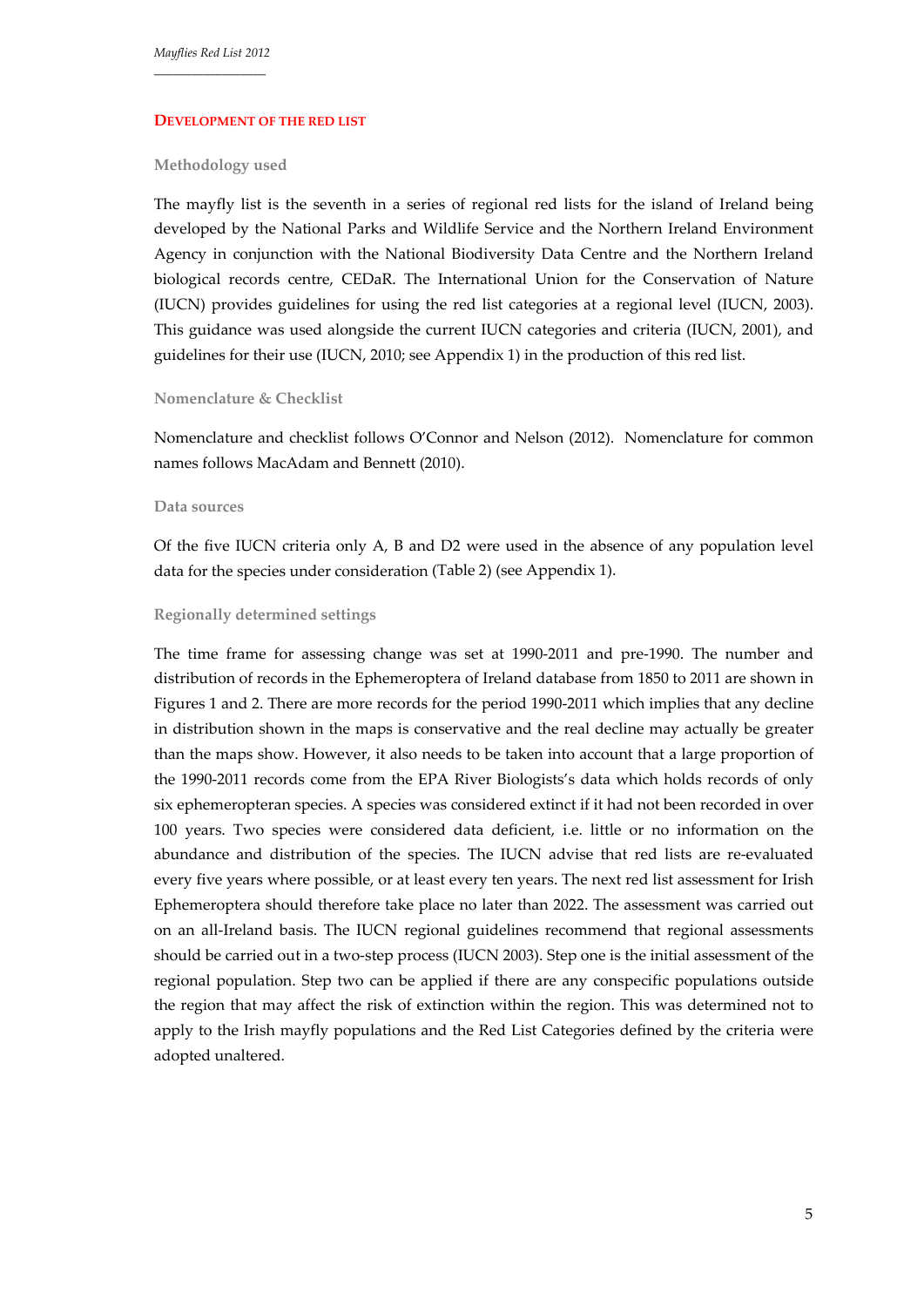

**Figure 1:** The number of records in the Ephemeroptera of Ireland database from 1850 to 2011 (4,611 records are from the EPA River Biologist's data from 2005 to 2009).



**Figure 2:** Coverage maps of records of Irish Ephemeroptera showing (A) all the hectads with at least one validated record (795), (B) hectads with records before the end of 1989 (282), and (C) hectads with records since the start of 1990 (776). The island of Ireland has just over 1000 hectads containing some land.

#### **Species coverage**

A total of 33 species were assessed (Table 1), which includes all of the ephemeropteran species considered to occur in Ireland. The assessment included *Baetis fuscatus* which is indicated as unconfirmed on the current Irish checklist. Its presence in Ireland requires confirmation with adult male voucher material as previous records are based on females and nymphs (O'Connor and Nelson 2012). All taxa were assessed at the species level in accordance with the IUCN guidelines (IUCN 2001; 2003).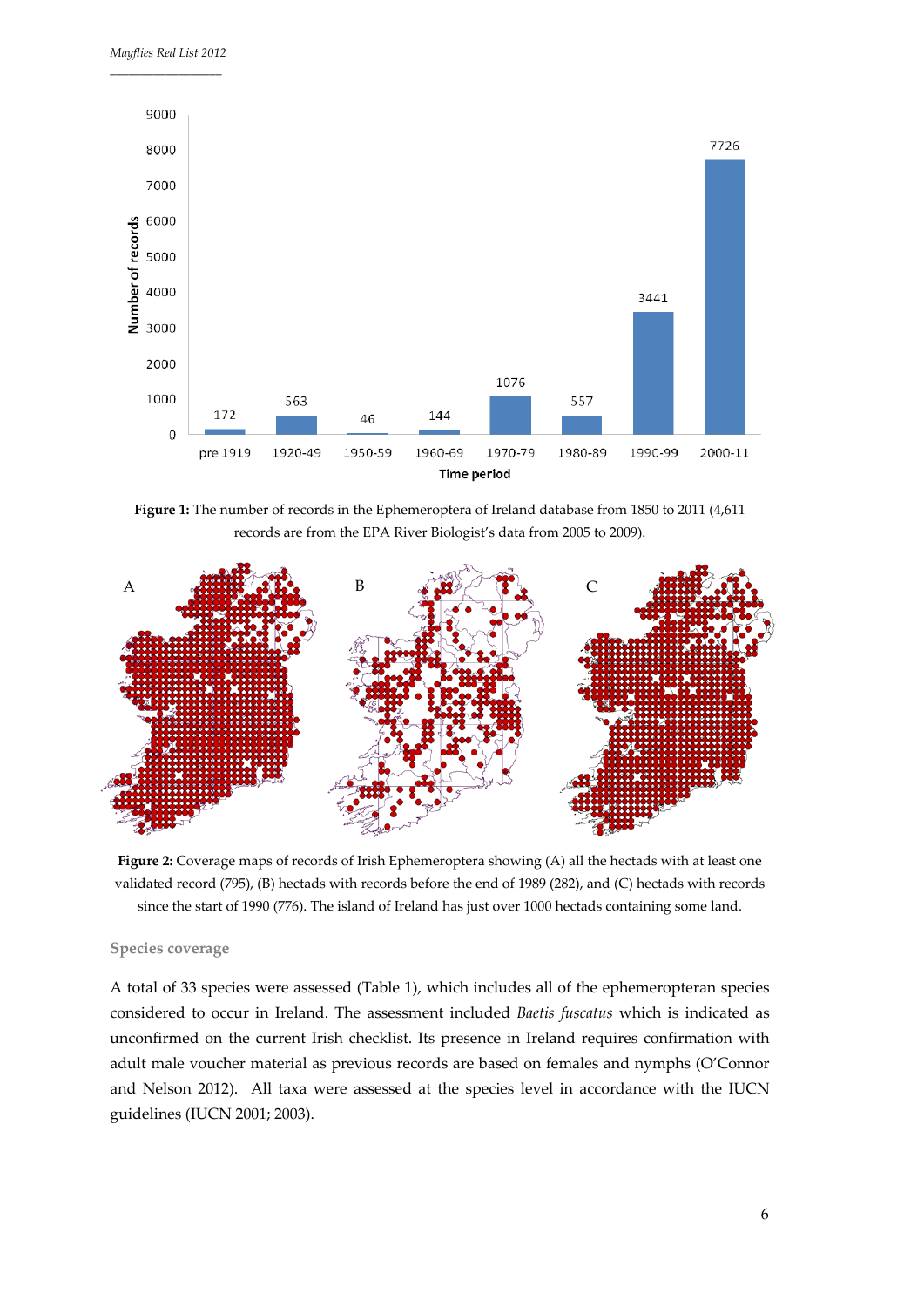#### **Assessment group**

The assessment was undertaken on the 14<sup>th</sup> of May 2012 by a panel comprising Mary Kelly-Quinn, Brian Nelson, Naomi Kingston and Eugenie Regan. The document was sent to two external assessors: Craig Macadam (Ephemeroptera Recording Scheme, Great Britain) and John Lucey (Environmental Protection Agency, Ireland).

# **Species accounts**

Brief species accounts are given with the information derived from Kelly‐Quinn and Bracken (2000). Additional ecological information is taken from Buffagni *et al*. (2009). Information on pollution sensitivity is largely derived from the EPA Q-value sensitivity classification (McGarrigle *et al.* 2002). Sensitivity to deposited sediment (hereafter referred to as siltation) is taken from Extence *et al.* (2011). Maps are provided for the Threatened and Near Threatened species.

| <b>Species</b>             | Authority          | Assessment                 | Criteria                        |
|----------------------------|--------------------|----------------------------|---------------------------------|
| Siphlonurus armatus        | Eaton, 1870        | CR                         | B2(a)(b)(iii)                   |
| Baetis atrebatinus         | Eaton, 1870        | EN                         | A2(a)(c)                        |
| Ephemerella notata         | Eaton, 1887        | $\mathop{\rm EN}\nolimits$ | $A2(a)(c)$ , $B2(a)(b)(ii)(iv)$ |
| Rhithrogena germanica      | Eaton, 1885        | VU                         | D(2)                            |
| Procloeon bifidum          | (Bengtsson, 1912)  | VU                         | A2(a)(c)                        |
| Leptophlebia marginata     | (Linnaeus, 1767)   | VU                         | D(2)                            |
| Kageronia fuscogrisea      | (Retzius, 1783)    | NT                         | A2(a)(c)                        |
| Ameletus inopinatus        | Eaton, 1887        | NT                         | B2(a)(b)(iii)                   |
| Baetis fuscatus            | (Linnaeus, 1761)   | dd                         |                                 |
| Alainites (Baetis) muticus | (Linnaeus, 1758)   | lc                         |                                 |
| Baetis rhodani             | (Pictet, 1843)     | 1c                         |                                 |
| Baetis scambus             | Eaton, 1870        | 1c                         |                                 |
| Baetis vernus              | Curtis, 1834       | 1c                         |                                 |
| Caenis horaria             | (Linnaeus, 1758)   | 1c                         |                                 |
| Caenis luctuosa            | (Burmeister, 1839) | lc                         |                                 |
| Caenis macrura             | Stephens, 1835     | lc                         |                                 |
| Caenis rivulorum           | Eaton, 1884        | 1c                         |                                 |
| Centroptilum luteolum      | (Müller, 1776)     | 1c                         |                                 |
| Cloeon dipterum            | (Linnaeus, 1761)   | 1c                         |                                 |
| Cloeon simile              | Eaton, 1870        | 1c                         |                                 |
| Ecdyonurus dispar          | (Curtis, 1834)     | lc                         |                                 |
| Ecdyonurus insignis        | (Eaton, 1870)      | 1c                         |                                 |
| Ecdyonurus torrentis       | Kimmins, 1942      | 1c                         |                                 |
| Ecdyonurus venosus         | (Fabricius, 1775)  | 1c                         |                                 |
| Electrogena lateralis      | (Curtis, 1834)     | 1c                         |                                 |
| Ephemera danica            | Müller, 1764       | lc                         |                                 |
| Heptagenia sulphurea       | (Müller, 1776)     | lc                         |                                 |
| Leptophlebia vespertina    | (Linnaeus, 1758)   | 1c                         |                                 |
| Paraleptophlebia cincta    | (Retzius, 1783)    | 1c                         |                                 |
| Rhithrogena semicolorata   | (Curtis, 1834)     | lc                         |                                 |
| Serratella ignita          | (Poda, 1761)       | lc                         |                                 |
| Siphlonurus alternatus     | (Say, 1824)        | lc                         |                                 |
| Siphlonurus lacustris      | Eaton, 1870        | lc                         |                                 |

**Table 1:** Red list of Irish Ephemeroptera (Mayflies). CR = Critically Endangered, EN = Endangered, VU = Vulnerable, NT = Near Threatened, lc = least concern.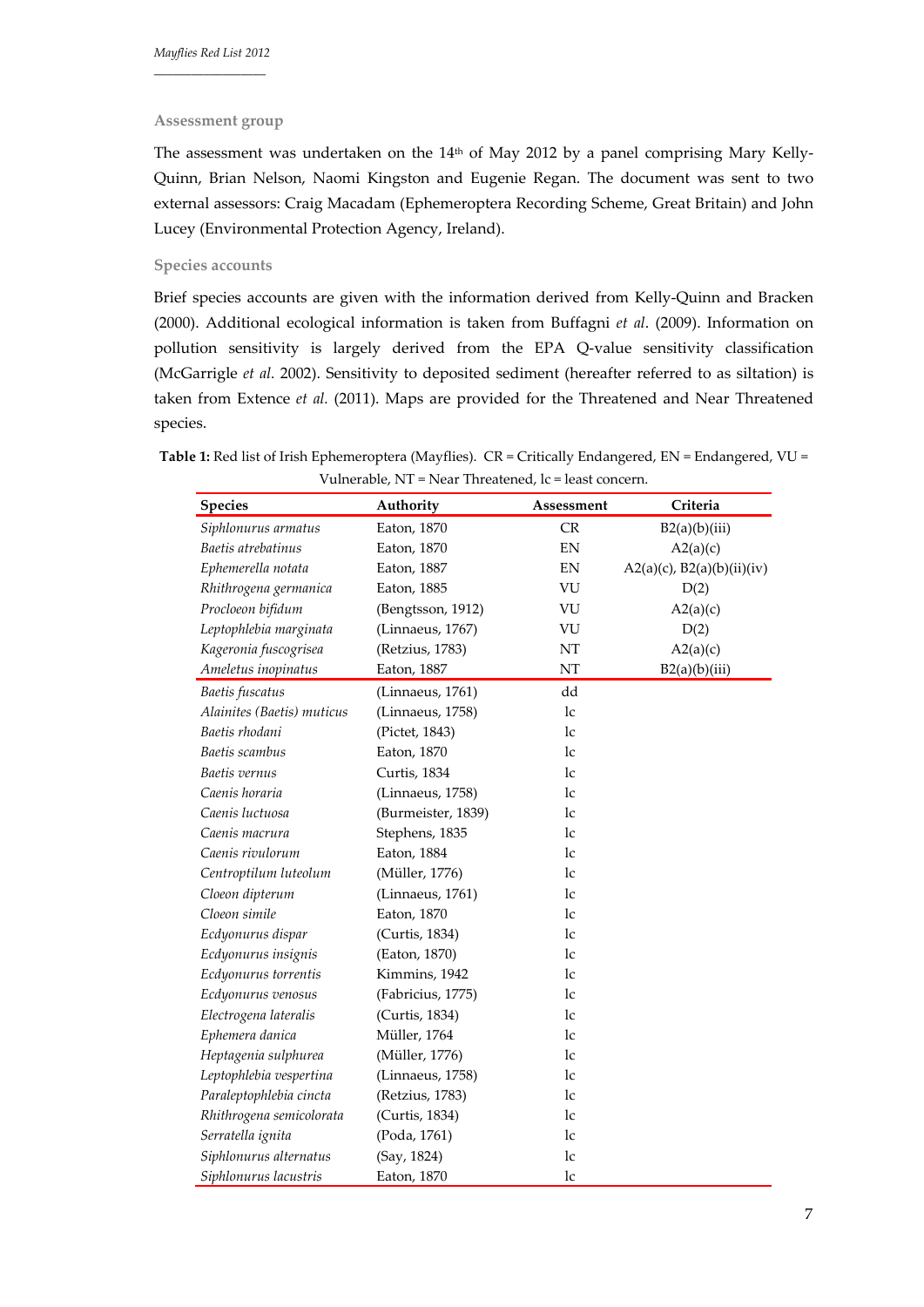|                       |          | <b>IUCN</b> criteria |    |                |  |
|-----------------------|----------|----------------------|----|----------------|--|
|                       | No. spp. | A2                   | B2 | D <sub>2</sub> |  |
| Critically Endangered |          |                      |    |                |  |
| Endangered            | 2        |                      |    |                |  |
| Vulnerable            | 3        |                      |    |                |  |
| Near Threatened       |          |                      |    |                |  |

**Table 2:** Summary of evaluations and breakdown of main IUCN criteria.



**Figure 3:** Percentage of the Irish ephemeropteran (mayfly) fauna within each of the IUCN regional red list categories.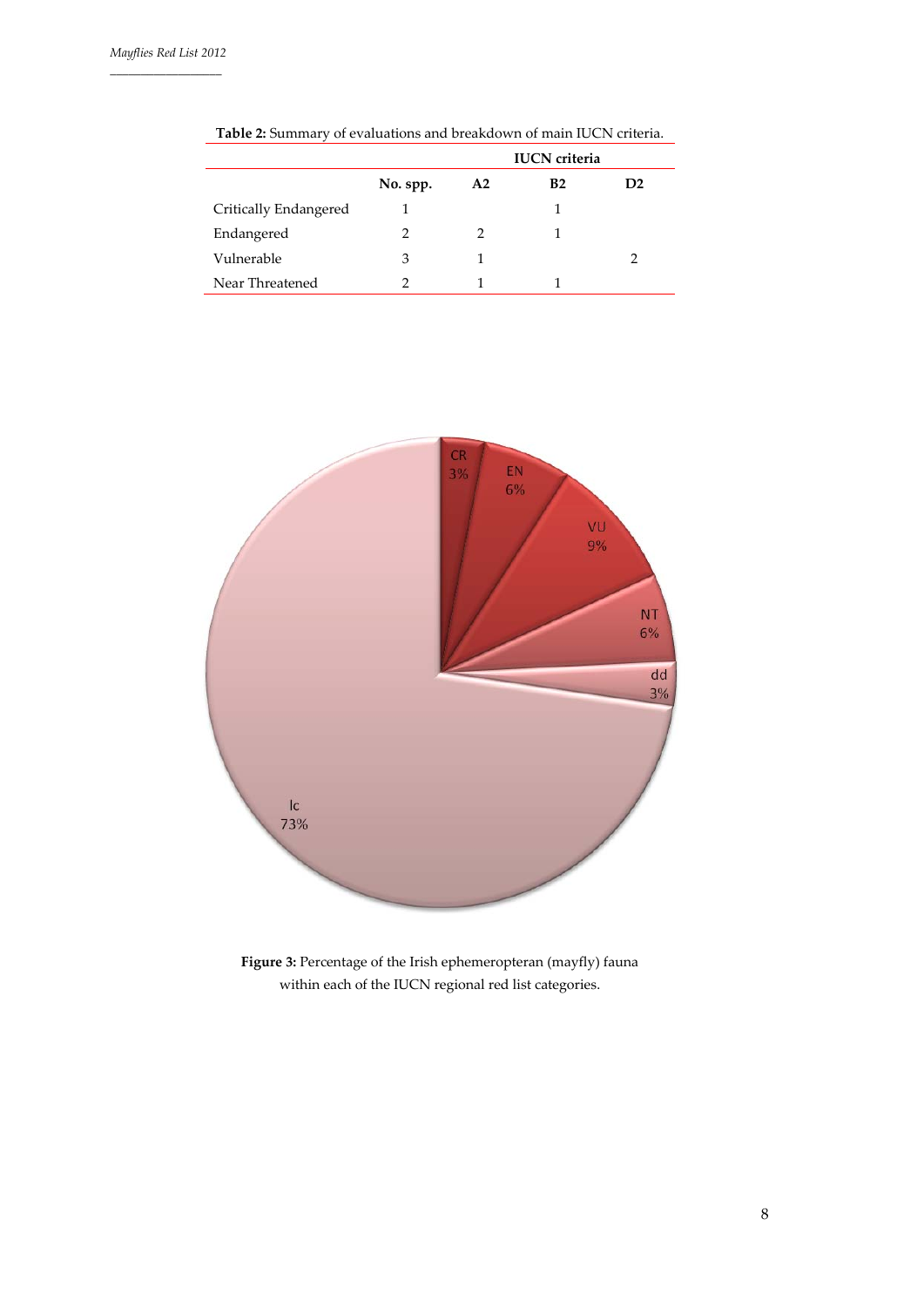### **SPECIES NOTES**

This section gives brief notes on all the assessed species. More detailed information is given in Kelly‐Quinn and Bracken (2000).

### *Alainites (Baetis) muticus* **IUCN least concern**

### **Iron Blue**

Formerly known as *Baetis muticus* and earlier as *B. pumilus,* this is predominantly a riverine species, inhabiting riffle areas among cobble substrates, but has been picked up in a small number of lentic habitats. *A. muticus* generally does not occur in large numbers but has a fairly wide distribution, similar to that of *Baetis rhodani*. Occasionally the species is found in high densities among aquatic macrophytes in limestone rivers. It also appears to be less tolerant of acidic conditions than *B. rhodani.* It is moderately tolerant of eutrophication/organic pollution but rated as highly sensitive to deposited sediment.

### *Ameletus inopinatus* **IUCN Near Threatened**

# **Upland Summer Mayfly B2ab(iii)**

*Ameletus inopinatus* is considered an arctic‐alpine relict species that is confined to the cool waters of upland streams and rivers where it can be locally abundant. So far it has been recorded in Wicklow, Donegal and Kerry. In Wicklow it is generally found in streams above 300m but in Donegal it can occur at lower altitudes. This is a potential climate change indicator species that is sensitive to increases in water temperature. It is also sensitive to organic pollution and nutrient enrichment which could originate from forestry operations within the current range of the species. Sediment input from felling could be a potential threat to this species. *A. inopinatus* is assessed as Near Threatened under the criteria B2ab(iii) because the area of occupancy is less than 2,000km2, the distribution is fragmented, and the quality of habitat could decline as a result of the aforementioned pressures.



**Figure 4:** Distribution of *Ameletus inopinatus* in Ireland pre‐1990 (left) and post‐1990 (right).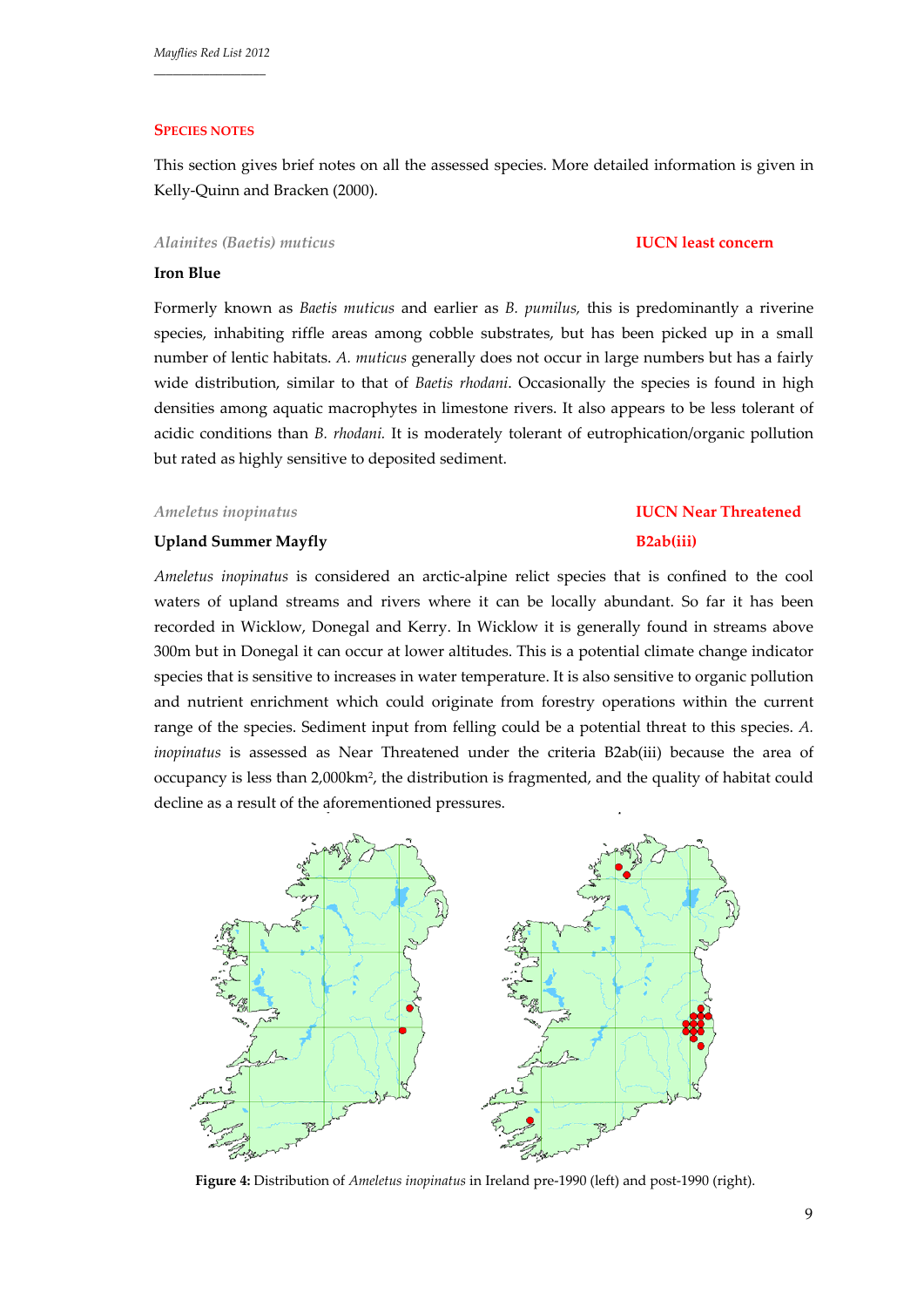# **Dark Olive A2(a)(c)**

# *Baetis atrebatinus* **IUCN Endangered**

*Baetis atrebatinus* is one of the two narrow‐bodied members of the Baetidae to be found in Ireland and is confined to streams and rivers, particularly in calcareous areas. Little is known about the ecology of *B. atrebatinus* but it is likely to be sensitive to organic pollution/eutrophication, and has been rated as highly sensitive to siltation. This species is assessed as Endangered because a population reduction of 50% has been directly observed (the area of occupancy has reduced from 26 to 13 hectads).



**Figure 5:** Distribution of *Baetis atrebatinus* in Ireland pre‐1990 (left) and post‐1990 (right).

# *Baetis fuscatus* **IUCN data deficient**

# **Pale Watery**

*Baetis fuscatus*, formerly known as *Baetis binoculatus* Linnaeus, 1758, is a difficult species to identify from the nymphal stage. King and Halbert (1910) published records from Clare Island, Killarney, Wicklow and Armagh while more recently Wise and O'Connor (1997) published records from 1971‐1972 from the Killarney area. Given the species' apparent preference for alkaline rivers (Buffagni *et al.* 2007; 2009) and the lack of adult male specimens, these records need to be verified. There are no modern records for this species although the species has been surveyed for. This species is indicated as unconfirmed on the current Irish checklist. Its presence in Ireland requires confirmation with adult male voucher material as previous records are based on females and nymphs (O'Connor and Nelson 2012).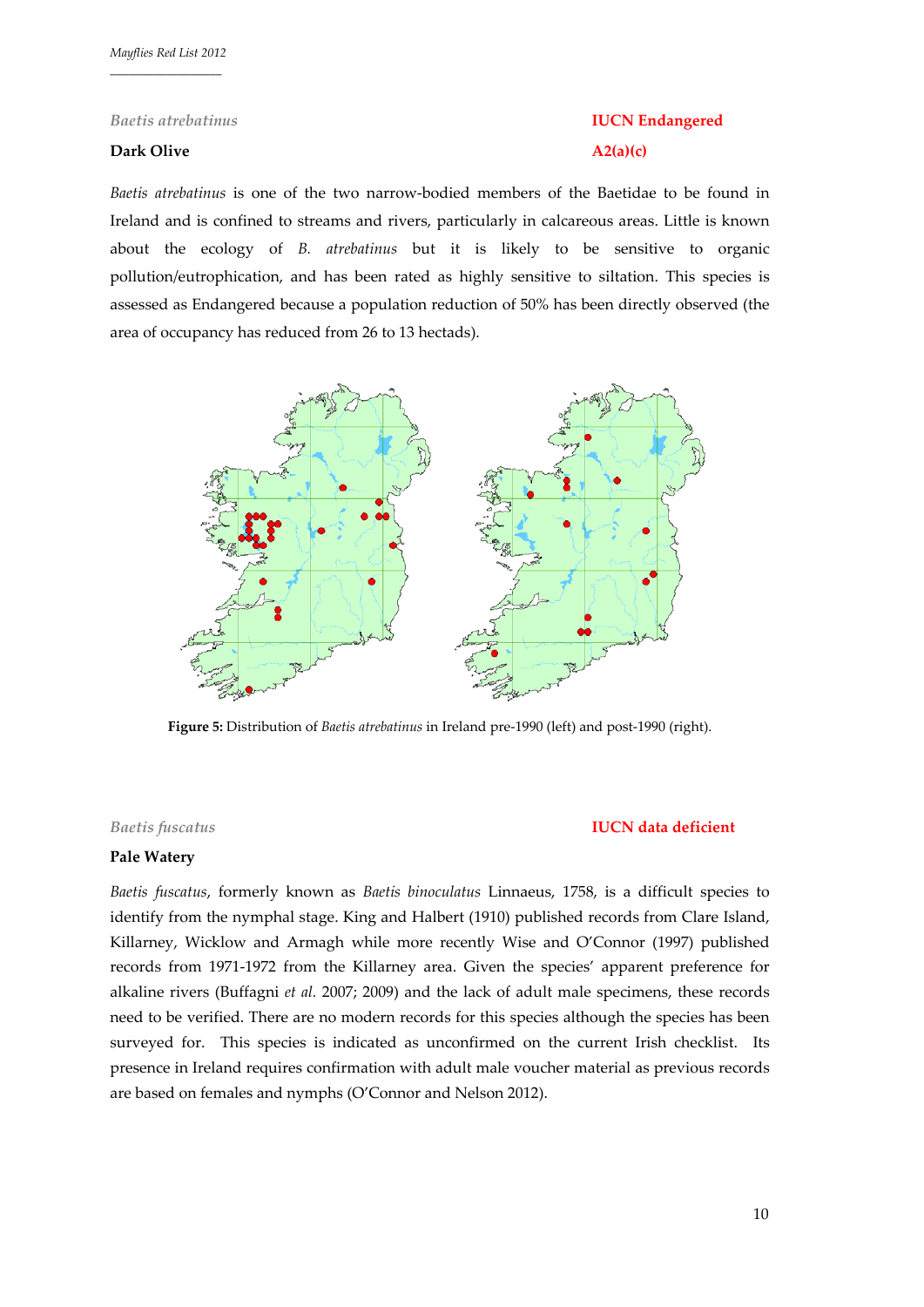#### **Large Dark Olive**

*Baetis rhodani* **IUCN least concern**

*Baetis rhodani* is one of the most widespread and abundant mayflies that forms the core of the ephemeropteran community in Irish rivers where it is especially suited to fast currents. The plasticity of its life cycle and generalist feeding habits allows *Baetis rhodani* to inhabit a wide range of river types. The species is generally present in most rivers throughout the country including oligotrophic streams at altitudes up to 350m, where it is mildly tolerant of episodic acidity. Occasionally it appears at the inflow or outflow points of rivers entering or leaving lakes. It is relatively tolerant of eutrophication and therefore its absence from any lotic habitat is probably indicative of toxic conditions.

#### **Small Dark Olive**

*Baetis scambus*, a fairly small nymph, occurs in most rivers and in all parts of the country. It has also been found in episodically acidic waters near the headwaters of the River Liffey in the Wicklow Mountains. It is, however, more common in alkaline rivers with fast-flowing currents. It is probably moderately sensitive to organic pollution/eutrophication but is rated as highly sensitive to siltation.

#### *Baetis vernus* **IUCN least concern**

### **Medium Olive**

This is a riverine species with a higher occurrence in oligotrophic systems such as those of the Wicklow, Comeragh, Slieve Bloom and the Kerry Mountains. It has also been found in alkaline rivers. *Baetis vernus* often becomes numerically abundant in the absence of other Baetidae. Eutrophication in alkaline waters poses a threat to this species. In acid-sensitive rivers it probably escapes the worst of episodic acidity because it over-winters in the egg stage.

#### *Caenis horaria* **IUCN least concern**

#### **Angler's Curse**

*Caenis horaria* is the largest of the Caenidae occurring in Ireland. In King and Halbert (1910) it appears under the name *Caenis dimidiata* Stephens. It is generally associated with silty, depositing habitats and is widely distributed in Ireland especially in lakes, ponds and slow‐ flowing sections of large river and is relatively tolerant of the effects of organic pollution/eutrophication and siltation of its habitat.

# *Baetis scambus* **IUCN least concern**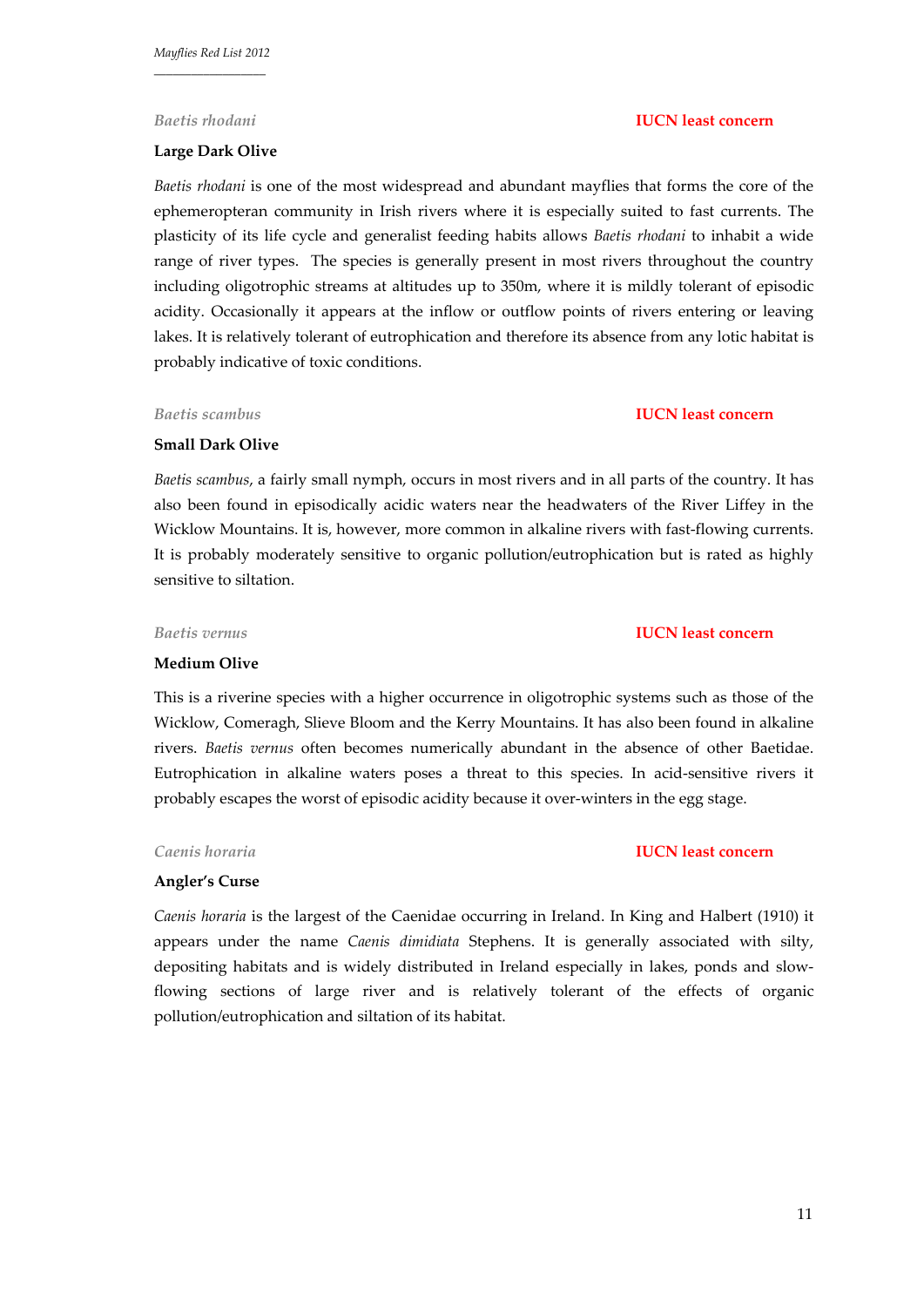# **Angler's Curse**

### *Caenis luctuosa* **IUCN least concern**

Originally known as *Caenis moesta* Bengtsson this species is common throughout Ireland typically occurring in slow‐flowing sections of rivers or ponds/lakes with silty substrata. This is the most abundant of the lake‐dwelling caenids and like the previous species is probably relatively tolerant of the effects of organic pollution/eutrophication and siltation.

# *Caenis macrura* **IUCN least concern**

# **Angler's Curse**

This is a poorly recorded species occurring principally in slow‐flowing section of rivers but has also been recorded in some lakes. It is considered a habitat generalist. Organic pollution/eutrophication and siltation pressures are unlikely to threaten this species.

# *Caenis rivulorum* **IUCN least concern**

### **Angler's Curse**

*Caenis rivulorum* is the most commonly recorded and widely distributed caenid species preferring faster currents than the previous species. It occurs in oligotrophic streams and rivers but is most abundant in the more productive, alkaline rivers with clean, stony substrates. *C. rivulorum* lives among aquatic vegetation and debris rather than silt. Consequently, it would be one of the most sensitive of the caenid species to organic pollution/eutrophication and associated siltation.

### *Centroptilum luteolum* **IUCN least concern**

# **Small Spurwing**

*Centroptilum luteolum* is ubiquitous in Ireland occurring in relatively low numbers most often in slow flowing, weedy areas of rivers but also on stony shores in some lakes. The species is considered sensitive to organic pollution/eutrophication but is rated as moderately tolerant of siltation.

### *Cloeon dipterum* **IUCN least concern**

# **Pond Olive**

*Cloeon dipterum* is a commonly occurring species especially in ponds and small lakes but has also been recorded from slow-flowing sections of large rivers as well as turloughs and brackishwater lagoon systems. It is tolerant of temperature and oxygen changes and so is unlikely to be impacted by organic/pollution eutrophication or siltation.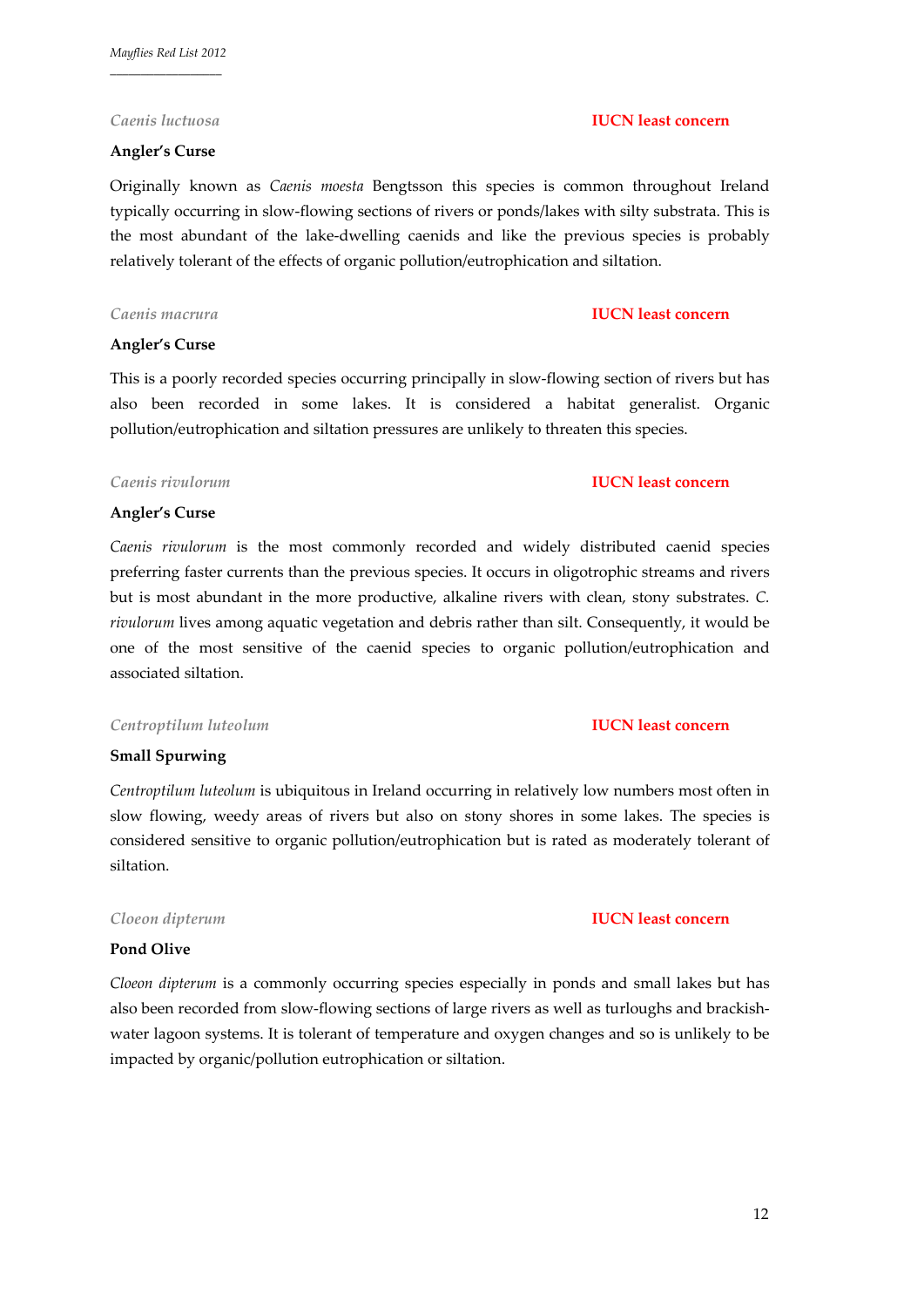### **Lake Olive**

This is another common species occurring in a wide range of lentic habitats from ponds to lakes, including oligotrophic systems, unless they are highly acidic. Its pollution tolerances are likely to be fairly similar to the previous species although it is rated as slightly more sensitive to siltation.

#### *Ecdyonurus dispar* **IUCN least concern**

### **Autumn Dun**

*Ecdyonurus dispar,* formerly known as *Ecdyonurus longicauda* (Eaton, 1871), is a widely distributed species in Ireland occurring mainly in moderate to fast-flowing, cobble dominated, streams and rivers, including all but acidic or episodically acid systems. It has also been recorded on wave‐washed lake shores. It is considered to be highly sensitive to acidification, organic pollution/eutrophication and siltation.

#### *Ecdyonurus insignis* **IUCN least concern**

### **Large Green Dun**

*Ecdyonurus insignis* is common in moderate to fast‐flowing alkaline rivers especially in the midlands. Here again it would be associated with cobble substrates. Its sensitivity to pollution would be similar to the previous species.

### *Ecdyonurus torrentis* **IUCN data deficient**

#### **Large Brook Dun**

This is among the rarest of our mayfly species in terms of the current records and consequently its habitat requirements and pollution sensitivity are unknown, although it would be expected to be similar to other members of the Heptageniidae. While there are few current records for this species, it was not considered to meet the criteria to qualify as threatened and has been assessed as data deficient requiring targeted surveying.

#### *Ecdyonurus venosus* **IUCN least concern**

# **Late March Brown**

*Ecdyonurus venosus* is widely distributed in rivers and streams throughout Ireland especially where there is relatively fast flow and stony substrates. It tolerates waters of varying ionic composition but probably predominates in oligotrophic systems where it is often found in association with *Rhithrogena semicolorata*. It is highly sensitive to acidification, organic pollution/eutrophication and siltation.

# *Cloeon simile* **IUCN least concern**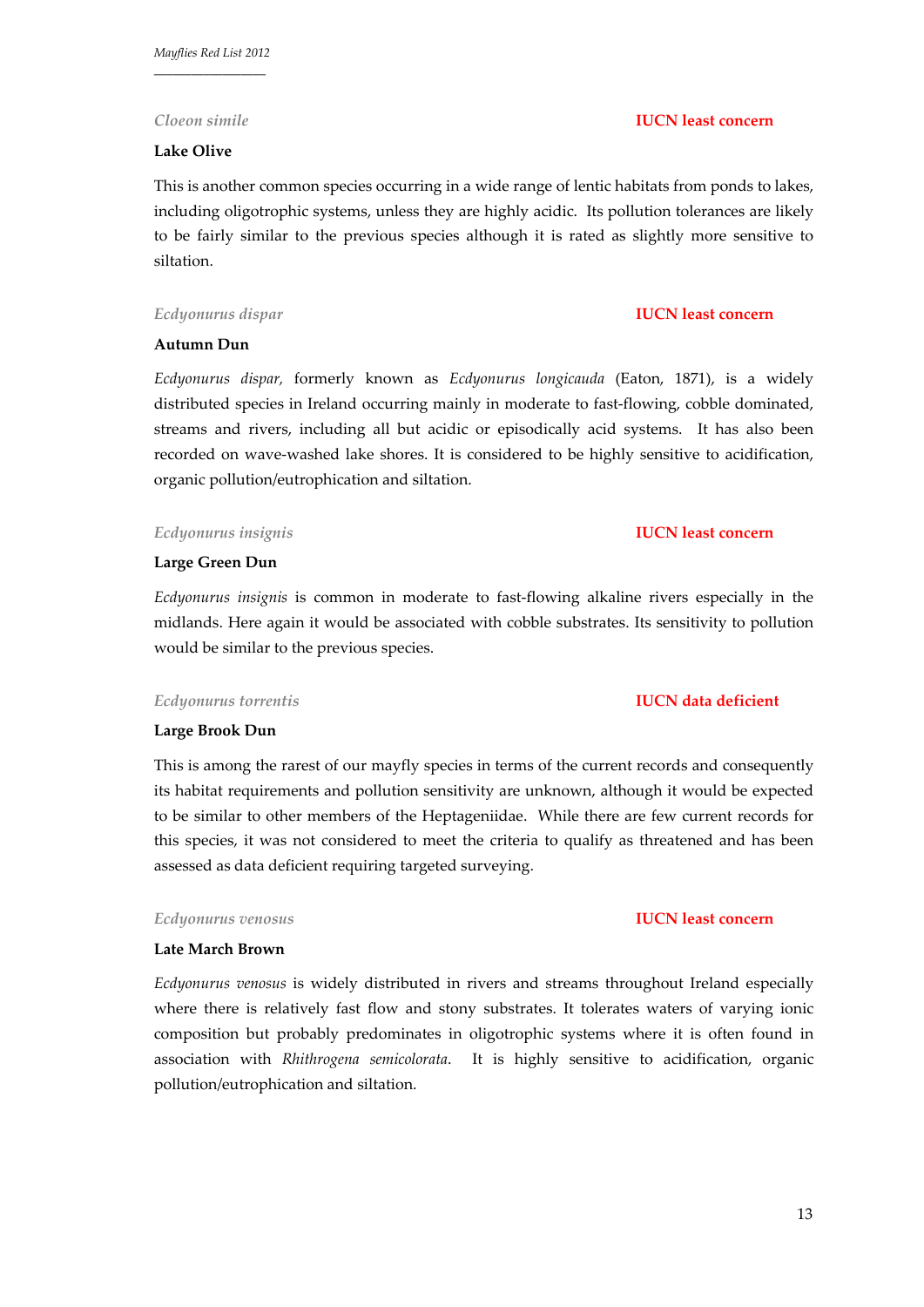# *Electrogena lateralis* **IUCN least concern**

# **Dusky Yellowstreak**

This species was formerly known as *Heptagenia lateralis* Curtis. It is widely distributed and commonly encountered in fast-flowing streams or stony, wave-washed lake shores. While it is most likely encountered in low conductivity waters it has also been reported from alkaline systems. Pollution sensitivity would be similar to *Ecdyonurus venosus.* 

# **Green Drake Mayfly**

This is a widely distributed species occurring in lakes and the slow‐flowing sections of rivers where bottom substrates support its burrowing habit. The nymphs are particularly common in alkaline waters perhaps because of the occurrence of marl in the substratum. The species is sensitive to organic pollution/eutrophication but is moderately tolerant of sedimentation.

# *Ephemerella notata* **IUCN Endangered**

# **Yellow Hawk A2(a)(c), B2(a)(b)(ii)(iv)**

The few records of *Ephemeralla notata* are mainly from alkaline rivers but it has also been recorded in low conductivity waters of the Owendoher Stream, a tributary of the Dodder. Reasons for the decline in this species are unclear but it is likely to be sensitive to organic pollution/eutrophication pressure. Consequently, this species is assessed as Endangered as a population reduction of greater than 50% has been directly observed and the current area of occupancy is less than 500km2, less than five locations, and there is a continuing decline in area of occupancy and number of locations.



**Figure 6:** Distribution of *Ephemerella notata* in Ireland pre‐1990 (left) and post‐1990 (right).

# *Ephemera danica* **IUCN least concern**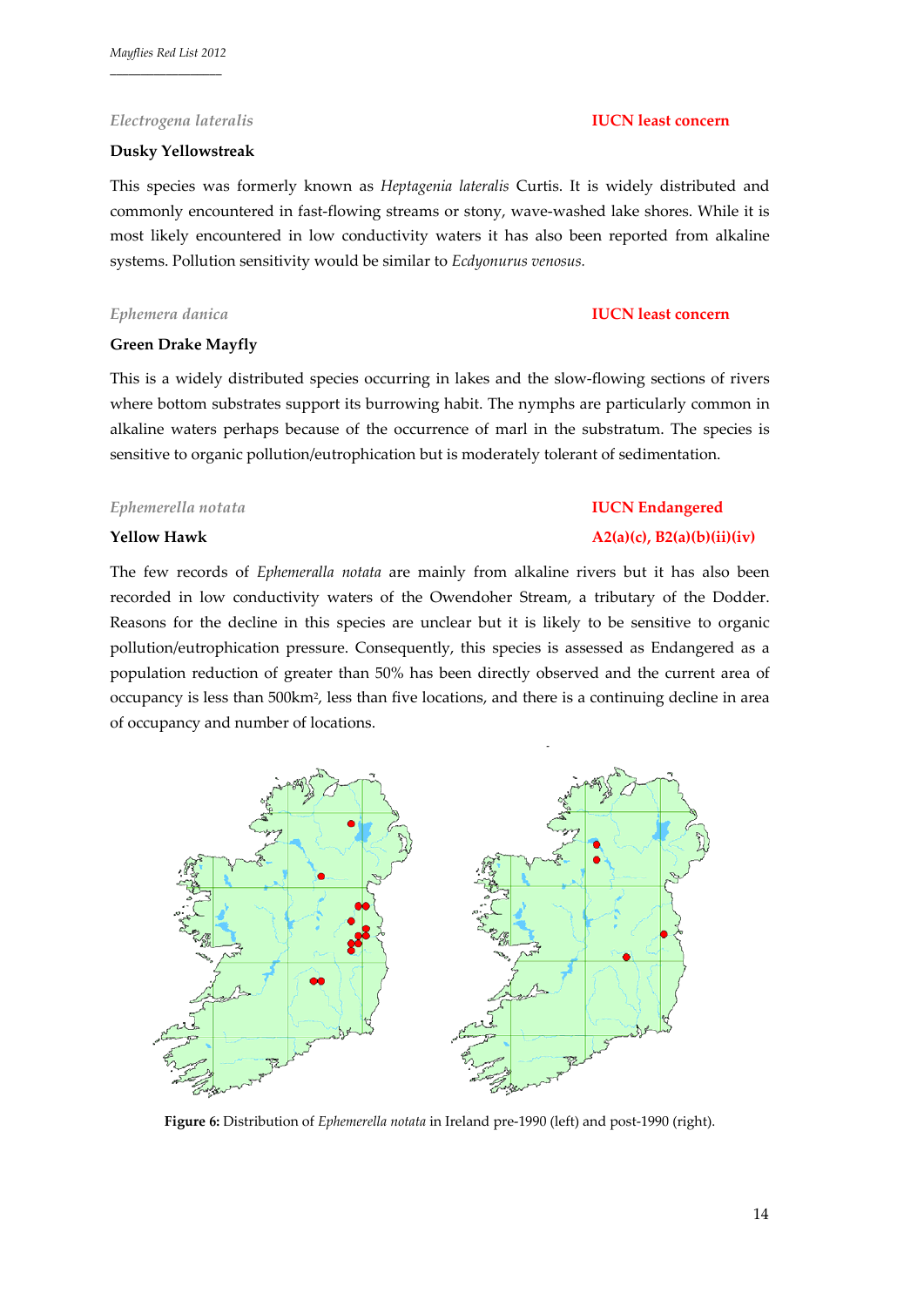### *Heptagenia sulphurea* **IUCN least concern**

### **Yellow May Dun**

*Heptagenia sulphurea* is commonly encountered in moderately‐flowing sections of rivers, in particular the main channel of large alkaline rivers. It also occurs on the shores of lakes in limestone regions. It is generally absent from more acidic upland streams. The species would be considered sensitive to organic pollution/eutrophication and siltation.

*Kageronia fuscogrisea* **IUCN Near Threatened**

#### **Brown May Dun A2(a)(c)**

Formerly known as *Heptagenia fuscogrisea*, this species is generally found in alkaline rivers and lakes of the midlands but there are a few records from acidic sites. It is typical of well‐vegetated areas but can also be found among stony substrata. This species is sensitive to deterioration in water quality and eutrophication, although the associated siltation is perhaps the most significant threat. It is a 'Nationally notable' species in Great Britain (Bratton, 1990). In Ireland it is assessed as Near Threatened because a population reduction of 23% has been directly observed in the area of occupancy has been reduced from 4,200km2 to 3,2000km2.



Figure 7: Distribution of *Kageronia fuscogrisea* in Ireland pre-1990 (left) and post-1990 (right).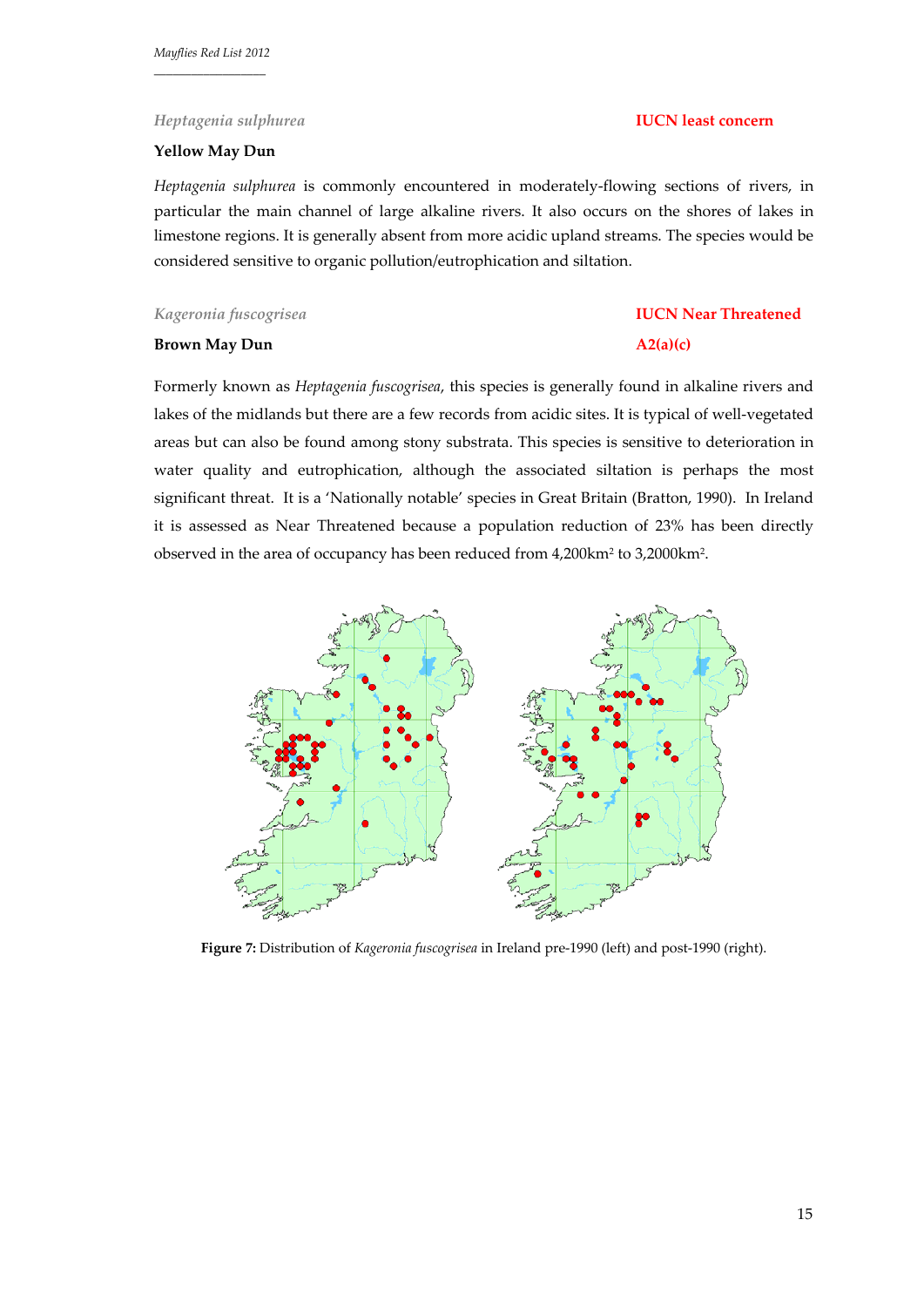# *Leptophlebia marginata* **IUCN Vulnerable**

# **Sepia Dun D2**

The majority of the records for *Leptophlebia marginata* are from lakes but it can also be found in slow‐flowing areas of rivers. Further details on its habitat requirements in Ireland are difficult to extrapolate from the limited dataset. It is likely to have similar sensitivity to water pollution as other Leptophlebiidae (e.g. *Leptophlebia vespertina* and *Paraleptophlebia cincta*) and be vulnerable to the effects of eutrophication. However, it is considered tolerant of siltation. This species is assessed as Vulnerable to extinction as the population is restricted to four 10km2 locations, has shown some decline and is a species that is sensitive to eutrophication and therefore is at risk from future pollution threats.



**Figure 8:** Distribution of *Leptophlebia marginata* in Ireland pre‐1990 (left) and post‐1990 (right).

### *Leptophlebia vespertina* **IUCN least concern**

#### **Claret Dun**

*Leptophlebia vespertina* occurs widely in both lentic (ponds and lakes) and slow‐flowing lotic habitats. While particularly abundant in low conductivity, acidic waters it can also be found in alkaline systems. The species is likely to be sensitive to organic pollution/eutrophication but not to siltation.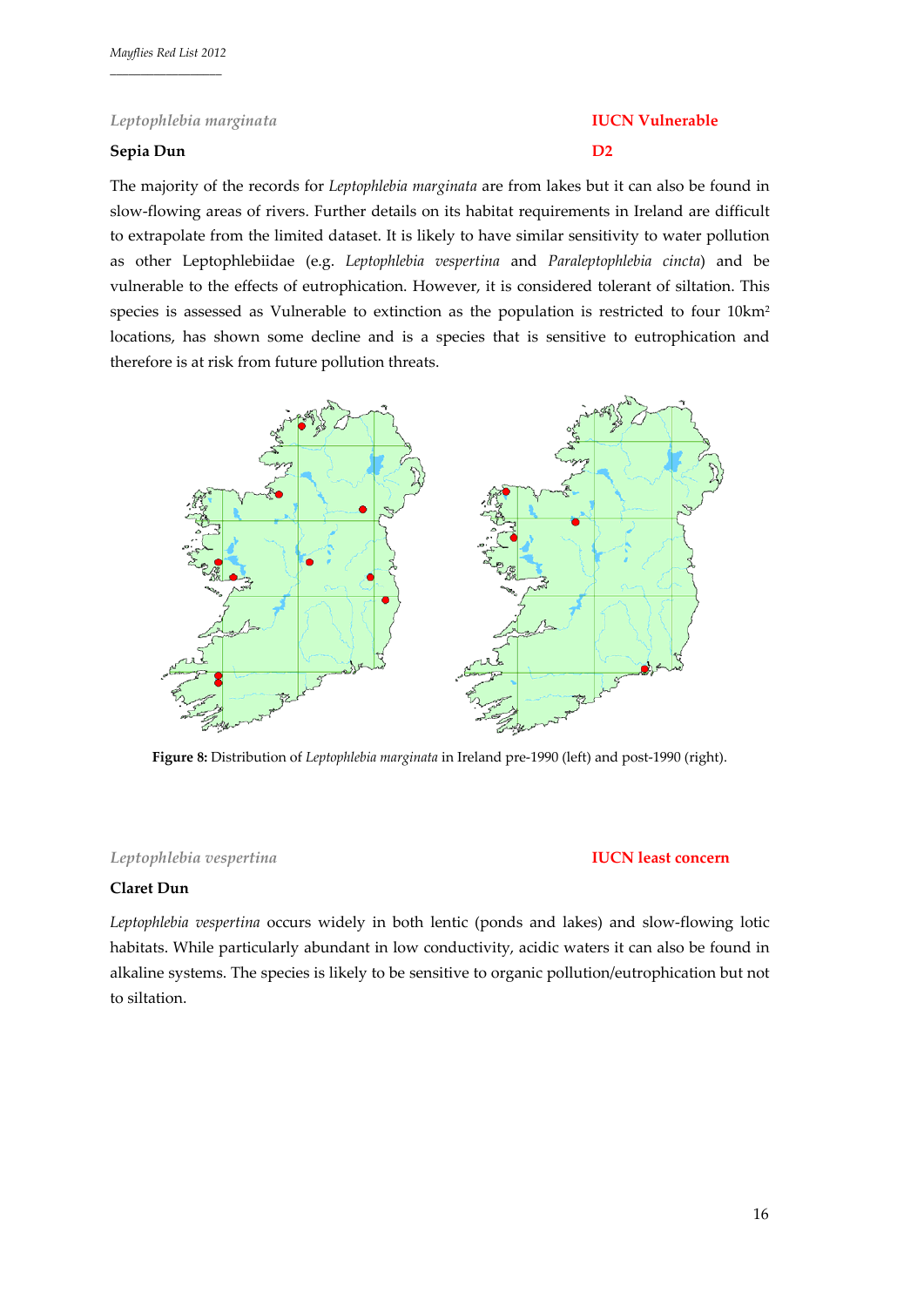# **Purple Dun**

*Paraleptophlebia cincta* is a riverine species with a fairly widespread distribution but numbers encountered tend to be small. It seems to favour moderate to slow‐flow conditions and the presence of aquatic vegetation. It can occur in acid streams but tends to be more commonly encountered in alkaline waters. The species is likely to be sensitive to organic pollution/eutrophication and has been rated as highly sensitive to siltation.

# *Procloeon bifidum* **IUCN Vulnerable**

### **Pale Evening Dun A2(a)(c)**

Formerly known as *Procloeon rufulum* Eaton and *Procloeon pseudorufulum* Kimmins*,* this species is generally encountered in sluggish‐flowing sections of rivers but it has also been located in a small number of lakes. It tends to inhabit aquatic vegetation but is moderately tolerant of siltation. It is likely to be sensitive to organic pollution/eutrophication. This species is assessed as Vulnerable as a population decline of greater than 30% has been directly observed.



**Figure 9:** Distribution of *Procloeon bifidum* in Ireland pre‐1990 (left) and post‐1990 (right).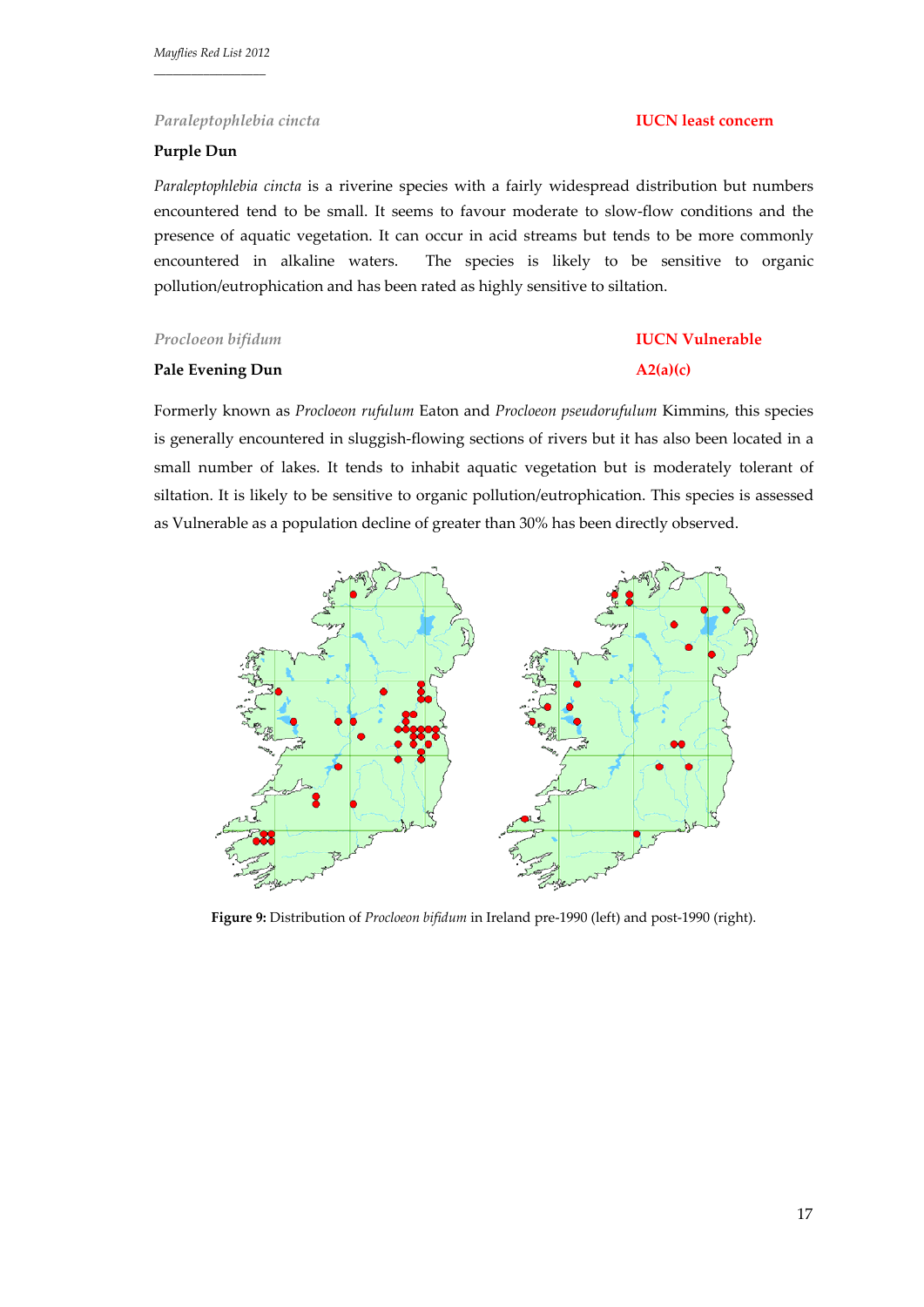#### *Rhithrogena germanica* **IUCN Vulnerable**

### **March Brown D2**

*Rhithrogena germanica* was formerly known as *Rhithrogena haarupi* Esben‐Petersen. It has always been regarded as a rare species in Ireland and is considered to be more typical of the lower reaches of rivers where it is associated with cobble substrates. The limited records provide little information on its habitat requirements in Ireland. However, in Switzerland *R. germanica* can endure low to moderate organic pollution but requires high levels of oxygen in the water and favours riffles where the water is saturated with oxygen (Lubini and Sartori 1994). *R. germanica* is listed as Near Threatened in Sweden and Critically Endangered in the Czech Republic and Poland (Appendix 2). It is considered threatened and only occurs in small numbers across its geographical range (Lubini and Sartori 1994). *R. germanica* is assessed as Vulnerable in Ireland because of its very small and restricted population (Figure 10) and its sensitivity to habitat change.



**Figure 10:** Distribution of *Rhithrogena germanica* in Ireland pre‐1990 (left) and post‐1990 (right).

### *Rhithrogena semicolorata* **IUCN least concern**

# **Olive Upright**

*Rhithrogena semicolorata* is widely distributed, occurring in riffle areas of rivers with moderate to fast flow, especially where the substrates are stony. It is ideally adapted to high‐gradient mountain streams and is relatively tolerant of episodic acidity but can be eliminated by anthropogenic acidification. It is also sensitive to organic pollution/eutrophication and siltation.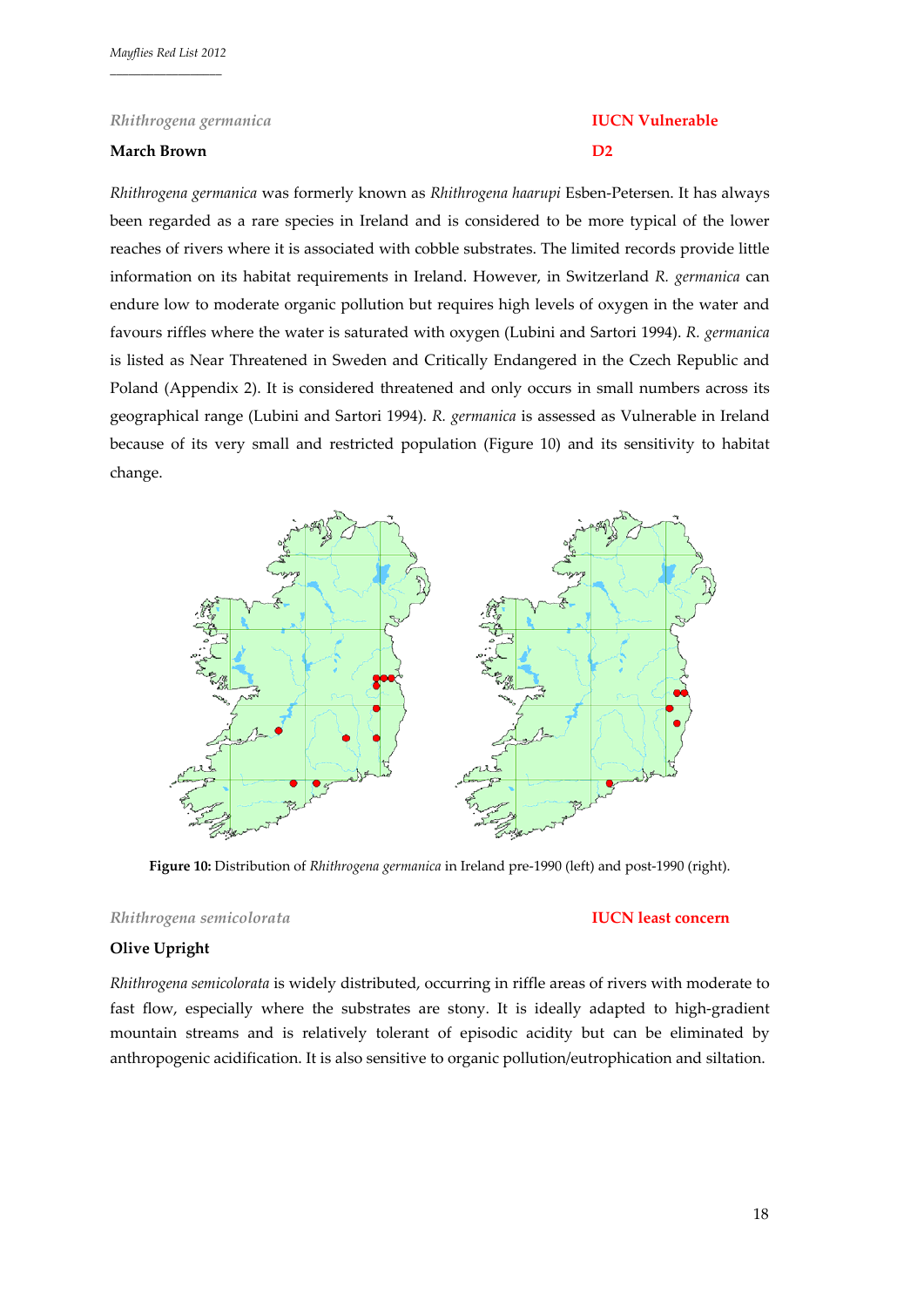#### **Blue‐winged Olive**

This species, formerly known as *Ephemerella ignita* (Poda, 1761), shares the same ubiquitous distribution as *Baetis rhodani.* It is, however, a summer‐species and the nymphs first appear in late spring and usually persist until October. It mainly occurs in rivers, avoiding only acid conditions, but can occur in some lake outlets. It is particularly abundant among aquatic macrophytes and filamentous algae. In Ireland it is tolerant of eutrophication but would be eliminated by severe organic pollution. The work of Extence *et al.* (2011) rates this species as highly sensitive to siltation.

### *Siphlonurus alternatus* **IUCN least concern**

# **Northern Summer Mayfly**

This species, formerly known as *Siphlonurus linnaeanus* (Eaton 1871), has a patchy distribution with relatively few records in the two periods examined. It has been found in both lotic and lentic habitats, including turloughs, and tends to be more common in calcareous waters but has also been reported from low conductivity, episodically acidic streams. It is not considered sensitive to siltation but is likely to be impacted by eutrophication.

### **Scarce Summer B2(a)(b)(iii)**

*Siphlonurus armatus* is our rarest mayfly. It can occur in ponds, lakes and slow‐flowing rivers but overall little is known about its habitat requirements or pollution sensitivity. It seems to favour soft sediments and is not considered sensitive to siltation. Pre-1990 records are from 1850‐1910 from Kerry, 1923 from Donegal and 1926 from Galway. The only modern record for this species is from 1996 from the Coole‐Garryland Turlough complex. This species is assessed as Critically Endangered because the area of occupancy is less than  $10 \text{km}^2$ , it occurs in only one location, and there is continuing decline in the quality of turlough habitat in which it occurs.



**Figure 11:** Distribution of *Siphlonurus armatus* in Ireland pre‐1990 (left) and post‐1990 (right).

#### *Serratella ignita* **IUCN least concern**

# *Siphlonurus armatus* **IUCN Critically Endangered**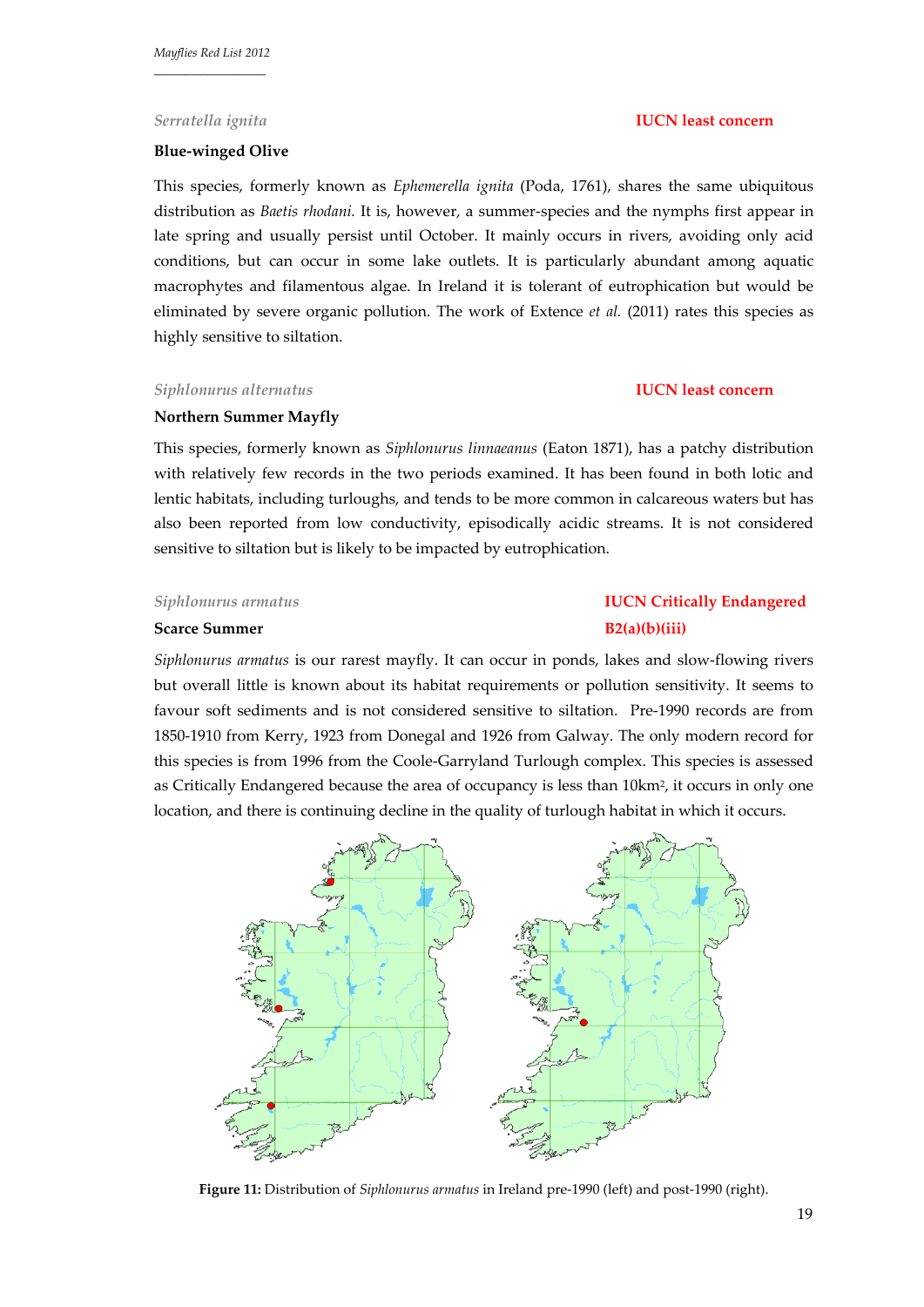### *Siphlonurus lacustris* **IUCN least concern**

# **Summer Mayfly**

*Siphlonurus lacustris* can become relatively abundant in certain localised habitats, such as soft‐ water mountain streams and lakes, but it also occurs in some alkaline rivers. It is a large summer species and in rivers favours backwaters where pool-like conditions exist. It is commonly encountered in mountain streams where it is tolerant of moderate episodic acidity. It would be considered sensitive to eutrophication and organic pollution but moderately tolerant of siltation.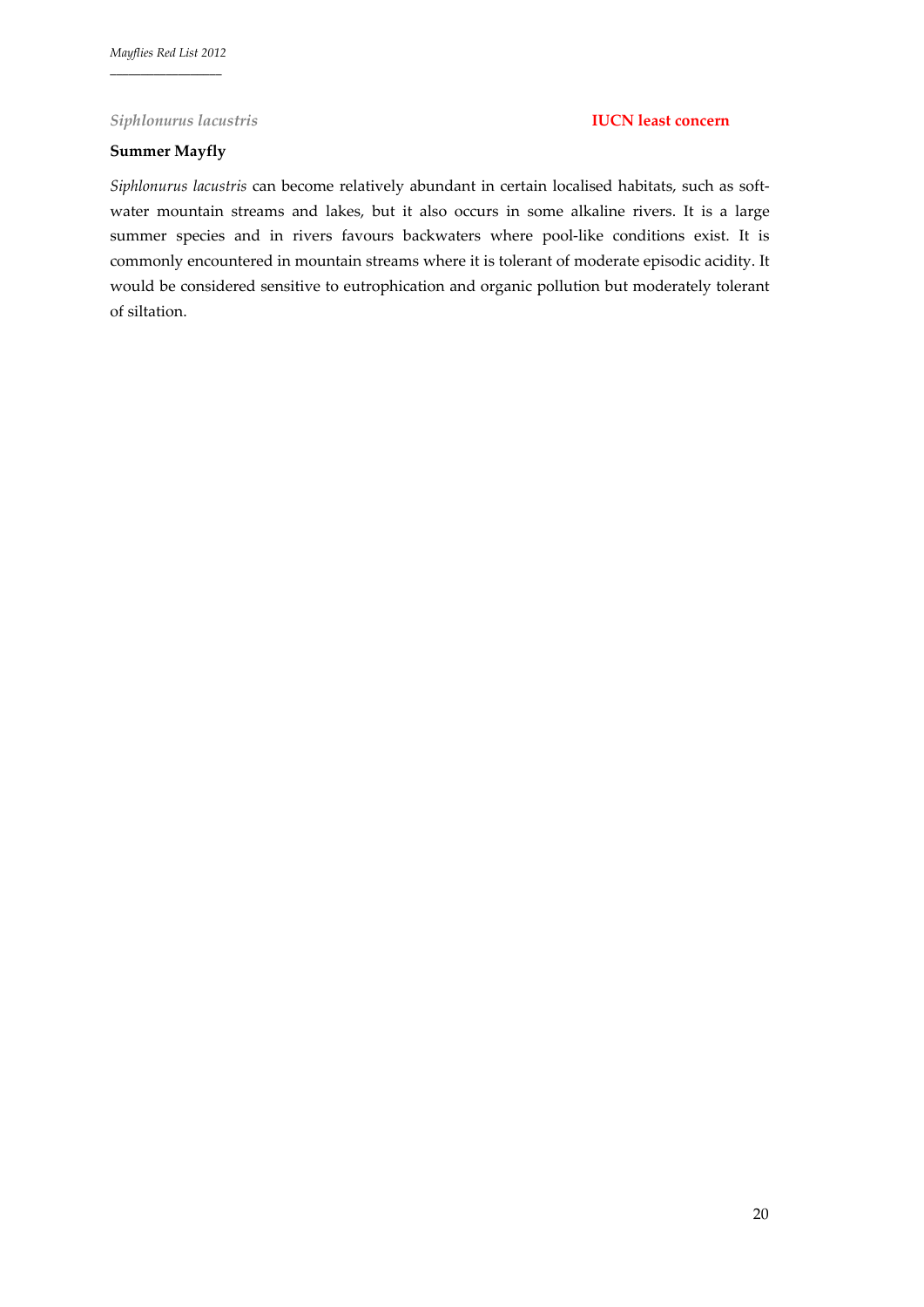### **CONCLUSIONS**

The Ephemeroptera, like most of our aquatic fauna, are species‐poor compared to Britain and mainland Europe, due in large part to our glacial history and isolation from mainland Europe. Despite this, ephemeropteran nymphs constitutes a high proportion of the macroinvertebrate fauna in most rivers (except where conditions are highly acidic) and are a key component of the diet of salmonid fishes. As noted by Kelly‐Quinn and Bracken (2000) many of the Irish species have broader distributions than their counterparts in Britain but the same authors expressed concern about reduced species diversity in Irish rivers. The records used in this assessment have been largely based on collections of nymphs but this has been taken into account particularly for species, e.g. *Rhithrogena germanica*, that are only reliably confirmed from adult material. This may in part account for the deficiency in data for some species.

Interestingly, most of those considered Threatened are riverine species possibly reflecting a longer and more widespread history of pollution pressure on rivers. It appears that the Threatened species are those that have restricted distributions and so are particularly vulnerable to impact. Furthermore, these are the species that we know least about their ecology, in particular habitat requirements and pollution sensitivity. *Ameletus inopinatus* is assessed as Near Threatened because its area of occupancy is less than 2,000km2, the distribution is fragmented and the quality of habitat could decline as a result of several pressures but particularly climate change. *Kageronia fuscogrisea,* one of the two Near Threatened species, is a Notable species in Great Britain (see Appendix 2). A number of other Irish species (*Caenis macrura*, *Ecdyonurus torrentis* and *Siphlonurus alternatus*) have restricted distributions but have not been listed because no significant change has occurred between the two time periods (pre-1990 and 1990‐2011). *Caenis macrura* has been listed as Vulnerable in Sweden and as Rare in Estonia (see Appendix 2). Water pollution is the key threat to the species listed. The implementation of the objectives of the Water Framework Directive should bring about improvement in water quality which should help stem the loss of aquatic biodiversity including the Ephemeroptera. In the interim the aforementioned species should be prioritised for monitoring with sampling focussed particularly on the adults. It is also essential that knowledge gaps on the autecological requirements and pollution sensitivity of these species be addressed so as to inform conservation measures. Finally, it is crucial that we identify and protect species‐rich refugia in catchments throughout the country that will become important source areas for ephemeropteran and other pollution-sensitive species as impacted systems recover in the future.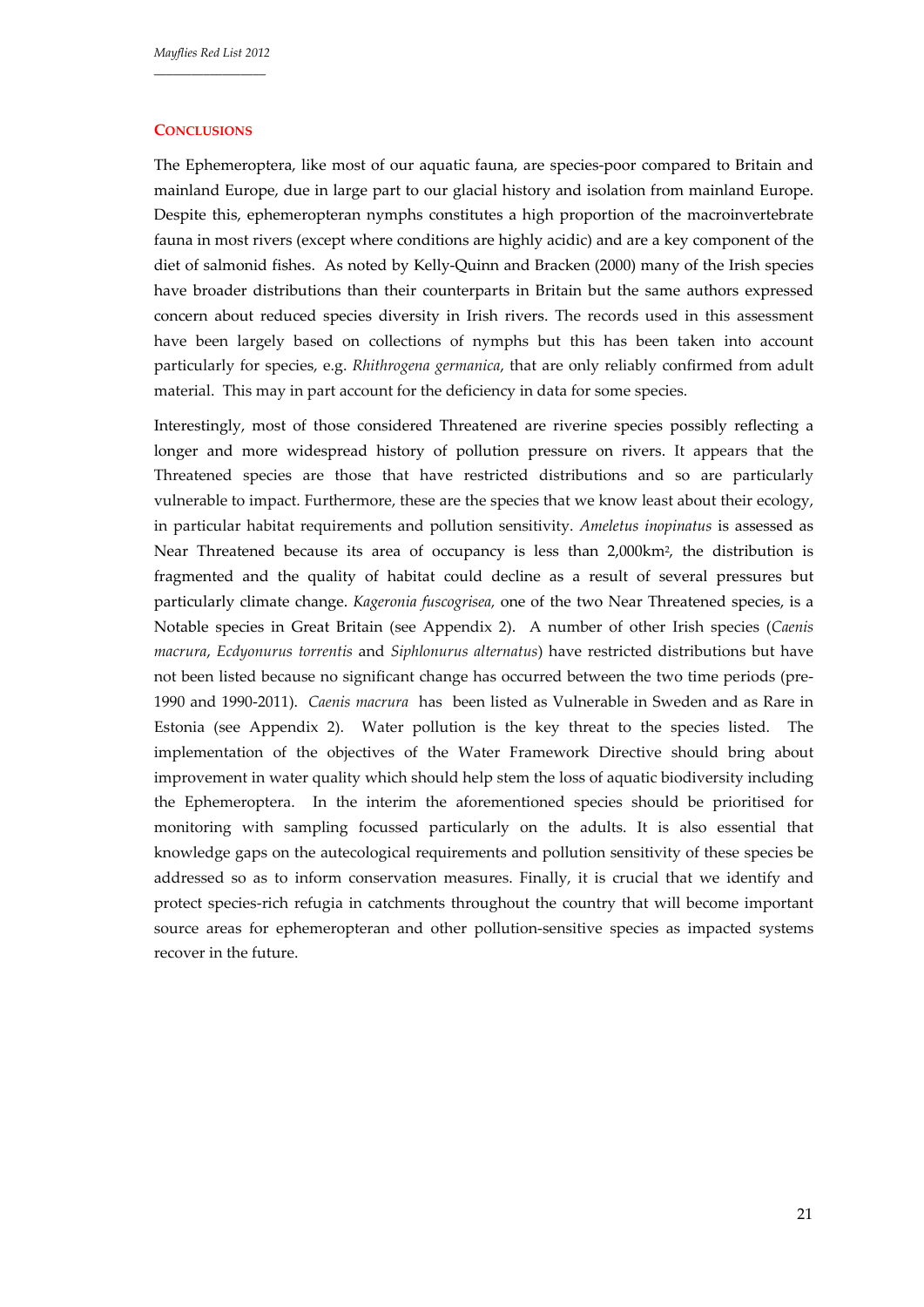### **REFERENCES**

- BARBER‐JAMES, H.M., GATTOLLIAT, J.‐L., SARTORI, M. & HUBBARD, M.D. (2008) Global diversity of mayflies (Ephemeroptera, Insecta) in freshwater. *Hydrobiologia* 595: 339‐350.
- BRATTON, J.H, (1990) *A review of the scarcer Ephemeroptera and Plecoptera of Great Britain.* Joint Nature Conservation Committee, Peterborough.
- BUFFAGNI, A., ARMANINI, D.G., CAZZOLA, M., ALBA‐TERCEDOR, J., LÓPEZ‐RODRÍGUEZ, M.J., MURPHY, J., SANDIN, L. & SCHMIDT‐KLOIBER, A. (2007) *Ephemeroptera Indicator Database.* Euro-limpacs project, Workpackage 7 - Indicators of ecosystem health, Task 4, www.freshwaterecology.info, version 5.0 (accessed on [25/7/2012]).
- BUFFAGNI, A., CAZZOLA, M., LÓPEZ‐RODRÍGUEZ, M.J., ALBA‐TERCEDOR, J. & ARMANINI, D.G. (2009) *Distribution and Ecological Preferences of European Freshwater Organisms.* Volume 3 ‐ Ephemeroptera. Edited by Schmidt‐Kloiber, A. & D. Hering. Pensoft Publishers (Sofia‐Moscow). 254pp.
- EXTENCE, C. A., CHADD, R.P., ENGLAND, J., DUNBAR, M.J., WOOD, P.J. & TAYLOR, E.D. (2011) The assessment of fine sediment accumulation in rivers using macro‐invertebrate community response. *River Research and Applications* doi: 10.1002/rra.1569.
- FARKAČ J., KRÁL D. & ŠKORPÍK M. (eds.) (2005) Červený seznam ohrožených druhů České republiky. Bezobratlí. Red list of threatened species in the Czech Republic. Invertebrates. – Agentura ochrany přírody a krajiny ČR, Praha.
- GÄRDENFORS, U. (ed.) (2005) *The 2005 Red List of Swedish Species.* ArtDatabanken, SLU, Uppsala.
- GŁOWACIŃSKI Z. (ed.) (2002) *Czerwona lista zwierząt ginących i zagrożonych w Polsce*. Instytut Ochrony Przyrody PAN, Kraków.
- IUCN (2001) *IUCN Red List Categories and Criteria: Version 3.1*. IUCN Species Survival Commission. IUCN, Gland, Switzerland and Cambridge, UK.
- IUCN (2003) *Guidelines for Application of IUCN Red List Criteria at Regional Levels: Version 3.0.* IUCN Species Survival Commission. IUCN, Gland, Switzerland & Cambridge, UK
- IUCN (2010) *Guidelines for Using the IUCN Red List Categories and Criteria. Version 8.1.* IUCN, Gland, Switzerland and Cambridge, UK.
- KÅLÅS, J.A., VIKEN, Å. & BAKKEN, T. (eds.) (2006) Norsk Rødliste 2006 *2006 Norwegian Red List*. Artsdatabanken, Norway.
- KELLY‐QUINN, M. & BRACKEN, J.J. (2000) *The distribution of the Ephemeroptera in Ireland.* Occasional Publication of the Irish Biogeographical Society No. 5.
- KING, J.J.F.X. & HALBERT, J.N. (1910) A list of the Neuroptera of Ireland. *Proceedings of the Royal Irish Academy* 28B: 29‐112.
- LILLELEHT, V. (1998) *Eesti punane raamat. Ohustatud seened, taimed ja loomad* (Red Data Book of Estonia. Threatened Fungi, Plants and Animals). Tallinn, Eesti Teaduste Akadeemia Looduskaitse Komisjon.
- LUBINI, V. & SARTORI, M. (1994) Current status, distribution, life cycle and ecology of *Rhithrogena germanica* Eaton, 1885 in Switzerland: preliminary results (Ephmemeroptera, Heptageniidae). *Aquatic Sciences* 56(4): 388‐397.
- MACADAM, C.R. & BENNETT, C.J. (2010) A pictorial guide to the British Ephemeroptera. Field Studies Council, Shrewsbury.
- MCGARRIGLE, M. L., BOWMAN, J. J., CLABBY, K. J., LUCEY, J., CUNNINGHAM, P., MACCARTHAIGH, M., KEEGAN, M., CANTRELL, B., LEHANE, M., CLENAGHAN, C. & TONER, P. F. (2002) *Water quality in Ireland l998‐2000.* The Environmental Protection Agency, Ireland.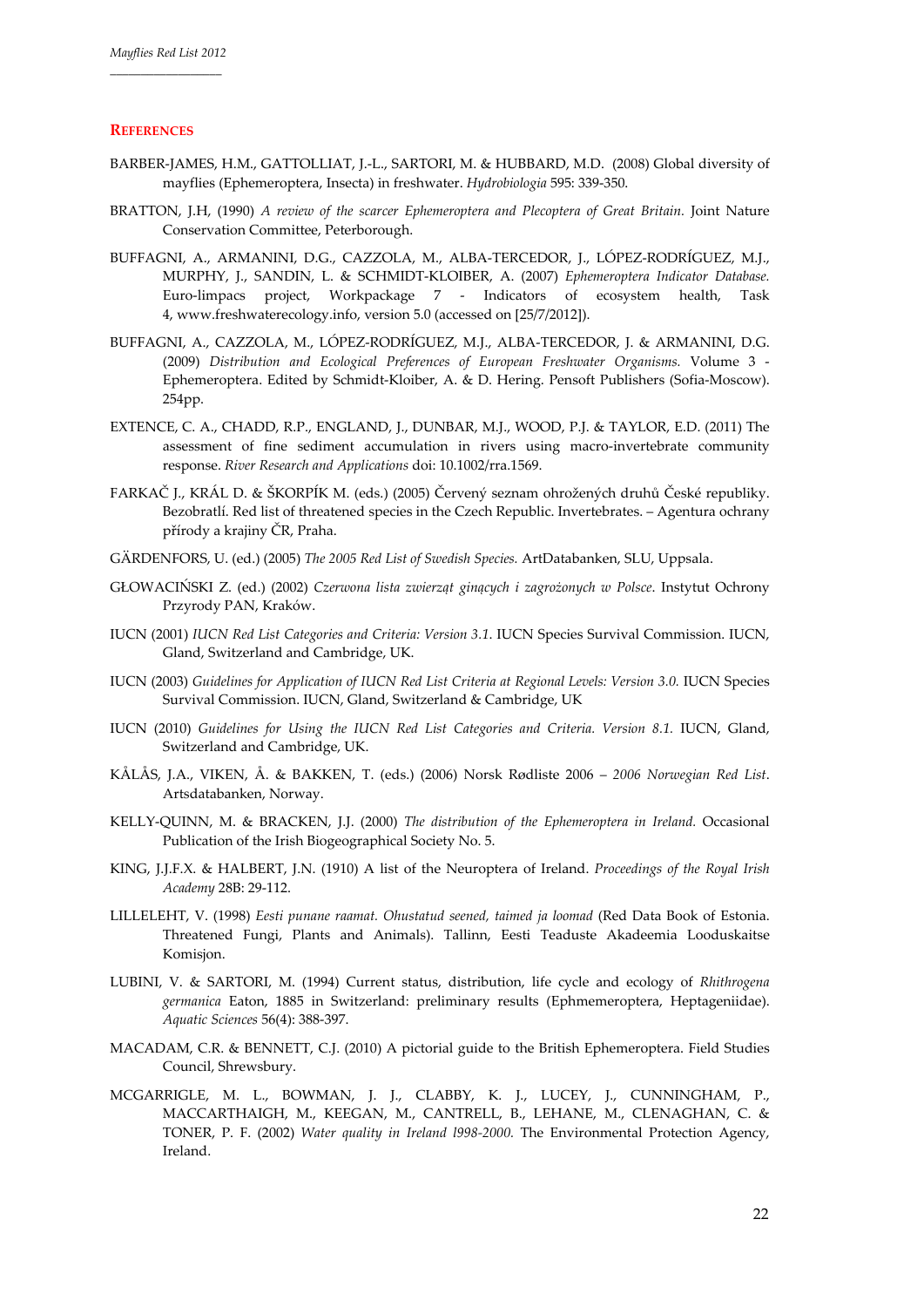- O'CONNOR, J.P. & NELSON, B. (2012) *An annotated checklist of the Irish Hemiptera and small orders.* The Irish Biogeographical Society, Dublin.
- RASSI, P., ALANEN, A., KANERVA, T. & MANNERKOSKI, I. (eds.). 2001. The Red List of Finnish Species. Ministry of the Environment & Finnish Environment Institute, Helsinki.
- WISE, E.J. & OʹCONNOR, J.P. (1997) Observations on the distribution and relative abundance of the Ephemeroptera and Plecoptera in the Killarney Valley. In P. Landolt & M. Sartori (eds), Ephemeroptera and Plecoptera: biology‐ecology‐systematics, pp. 175‐179. MTL, Fribourg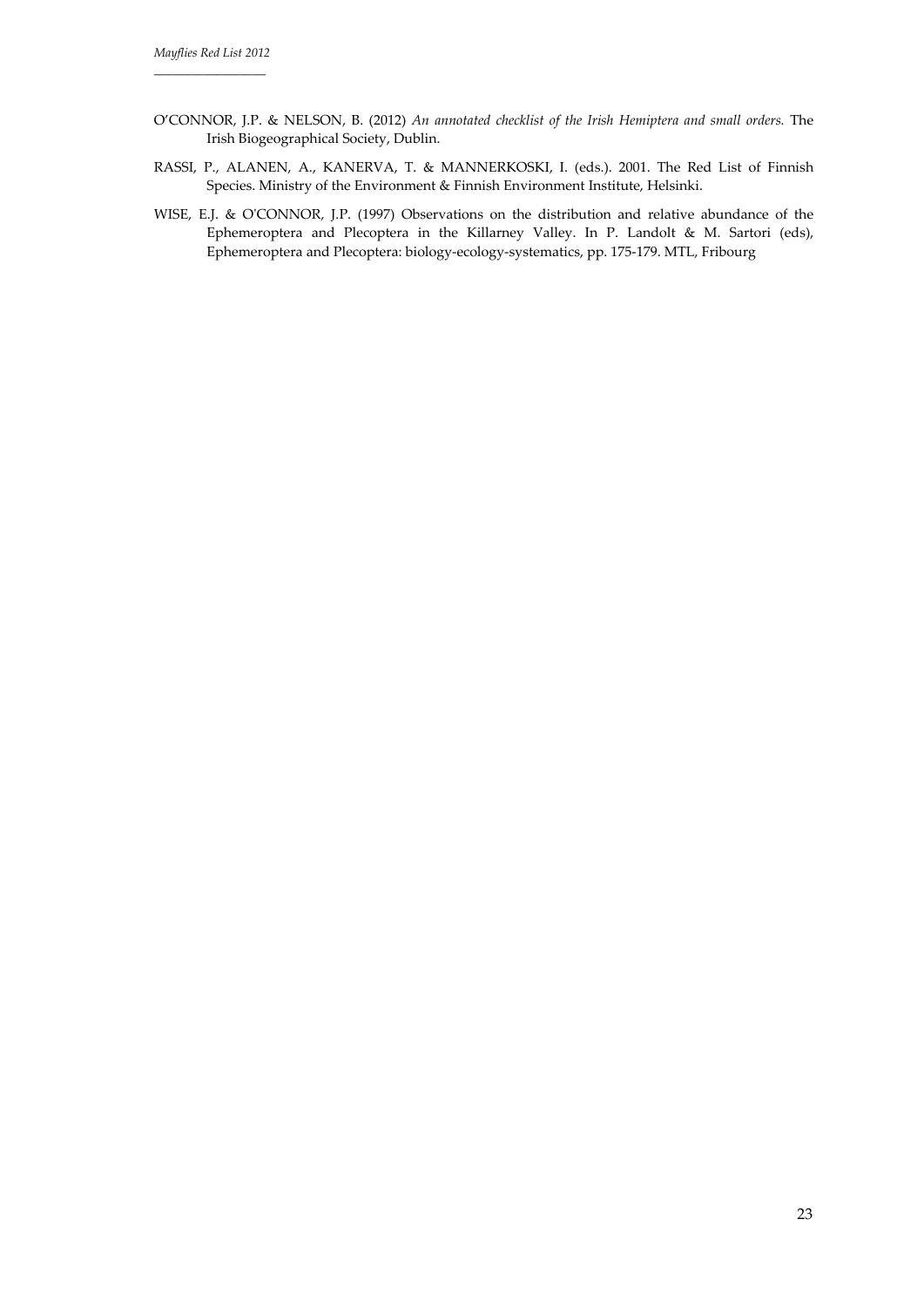# **APPENDIX 1: SUMMARY OF THE FIVE CRITERIA (A‐E) USED TO EVALUATE IF A TAXON BELONGS IN A THREATENED CATEGORY; CRITICALLY ENDANGERED, ENDANGERED OR VULNERABLE (IUCN, 2010).**

| Use any of the criteria A-E | <b>Critically Endangered</b><br>Endangered                     |             | Vulnerable  |  |  |
|-----------------------------|----------------------------------------------------------------|-------------|-------------|--|--|
| A. Population reduction     | Declines measured over the longer of 10 years or 3 generations |             |             |  |  |
| A1                          | $\geq 90\%$                                                    | $\geq 70\%$ | $\geq 50\%$ |  |  |
| A2. A3 & A4                 | $\geq 80\%$                                                    | $\geq 50\%$ | $\geq 30\%$ |  |  |

**A1.** Population reduction observed, estimated, inferred, or suspected in the past where the causes of the reduction are clearly reversible **AND** understood **AND** have ceased, based on and specifying any of the following:

- **(a)** direct observation
- **(b)** an index of abundance appropriate to the taxon
- **(c)** a decline in area of occupancy (AOO), extent of occurrence (EOO) and/or habitat quality
- **(d)** actual or potential levels of exploitation **(e)** effects of introduced taxa, hybridization, pathogens, pollutants, competitors or parasites.

**A2.** Population reduction observed, estimated, inferred, or suspected in the past where the causes of reduction may not have ceased OR may not be understood OR may not be reversible, based on (a) to (e) under A1.

- **A3.** Population reduction projected or suspected to be met in the future (up to a maximum of 100 years) based on (b) to (e) under A1.
- **A4.** An observed, estimated, inferred, projected or suspected population reduction (up to a maximum of 100 years) where the time period must include both the past and the future, and where the causes of reduction may not have ceased OR may not be understood OR may not be reversible, based on (a) to (e) under A1.

| B. Geographic range in the form of either B1 (extent of occurrence) AND/OR B2 (area of occupancy) |                         |                           |                            |  |  |  |  |  |
|---------------------------------------------------------------------------------------------------|-------------------------|---------------------------|----------------------------|--|--|--|--|--|
| <b>B1.</b> Extent of occurrence (EOO)                                                             | $< 100$ km <sup>2</sup> | $< 5.000$ km <sup>2</sup> | $< 20.000$ km <sup>2</sup> |  |  |  |  |  |
| <b>B2.</b> Area of occupancy (AOO)                                                                | < 10 km <sup>2</sup>    | $< 500$ km <sup>2</sup>   | $< 2.000$ km <sup>2</sup>  |  |  |  |  |  |
| AND at least 2 of the following:                                                                  |                         |                           |                            |  |  |  |  |  |
| (a) Severely fragmented, OR<br>Number of locations                                                | = 1                     | ≤ 5                       | $\leq 10$                  |  |  |  |  |  |

**(b)** Continuing decline in any of: **(i)** extent of occurrence; **(ii)** area of occupancy; **(iii)** area, extent and/or quality of habitat; **(iv)**  number of locations or subpopulations; **(v)** number of mature individuals.

**(c)** Extreme fluctuations in any of: **(i)** extent of occurrence; **(ii)** area of occupancy; **(iii)** number of locations or subpopulations; **(iv)** number of mature individuals.

| C. Small population size and decline                                                                                                                      |                                                                 |                                                             |                                                                          |
|-----------------------------------------------------------------------------------------------------------------------------------------------------------|-----------------------------------------------------------------|-------------------------------------------------------------|--------------------------------------------------------------------------|
| Number of mature individuals                                                                                                                              | < 250                                                           | < 2.500                                                     | < 10.000                                                                 |
| AND either C1 or C2:                                                                                                                                      |                                                                 |                                                             |                                                                          |
| C1. An estimated continuing<br>decline of at least:                                                                                                       | 25% in 3 years or 1<br>generation                               | 20% in 5 years or 2<br>generations                          | 10% in 10 years or 3<br>generations                                      |
|                                                                                                                                                           |                                                                 | (up to a max. of 100 years in future)                       |                                                                          |
| <b>C2.</b> A continuing decline                                                                                                                           |                                                                 |                                                             |                                                                          |
| $AND$ (a) and/or (b):                                                                                                                                     |                                                                 |                                                             |                                                                          |
| (a i) Number of mature<br>individuals in each<br>subpopulation:                                                                                           | < 50                                                            | < 250                                                       | < 1.000                                                                  |
| or                                                                                                                                                        |                                                                 |                                                             |                                                                          |
| (a ii) % individuals in one<br>subpopulation =                                                                                                            | 90-100%                                                         | 95-100%                                                     | 100%                                                                     |
| (b) Extreme fluctuations in the number of mature individuals.                                                                                             |                                                                 |                                                             |                                                                          |
| D. Very small or restricted population                                                                                                                    |                                                                 |                                                             |                                                                          |
| Either:                                                                                                                                                   |                                                                 |                                                             |                                                                          |
| Number of mature individuals                                                                                                                              | < 50                                                            | < 250                                                       | D1. < 1,000<br><b>AND/OR</b>                                             |
| VU D2. Restricted area of occupancy or number of locations with a plausible future threat that<br>could drive the taxon to CR or EX in a very short time. |                                                                 |                                                             | D2. typically: AOO<20 km <sup>2</sup> or<br>number of locations $\leq 5$ |
| <b>E. Quantitative Analysis</b>                                                                                                                           |                                                                 |                                                             |                                                                          |
| Indicating the probability of<br>extinction in the wild to be:                                                                                            | $\geq 50\%$ in 10 years or 3<br>generations (100 years<br>max.) | $\geq$ 20% in 20 years or 5<br>generations (100 years max.) | $\geq 10\%$ in 100 years                                                 |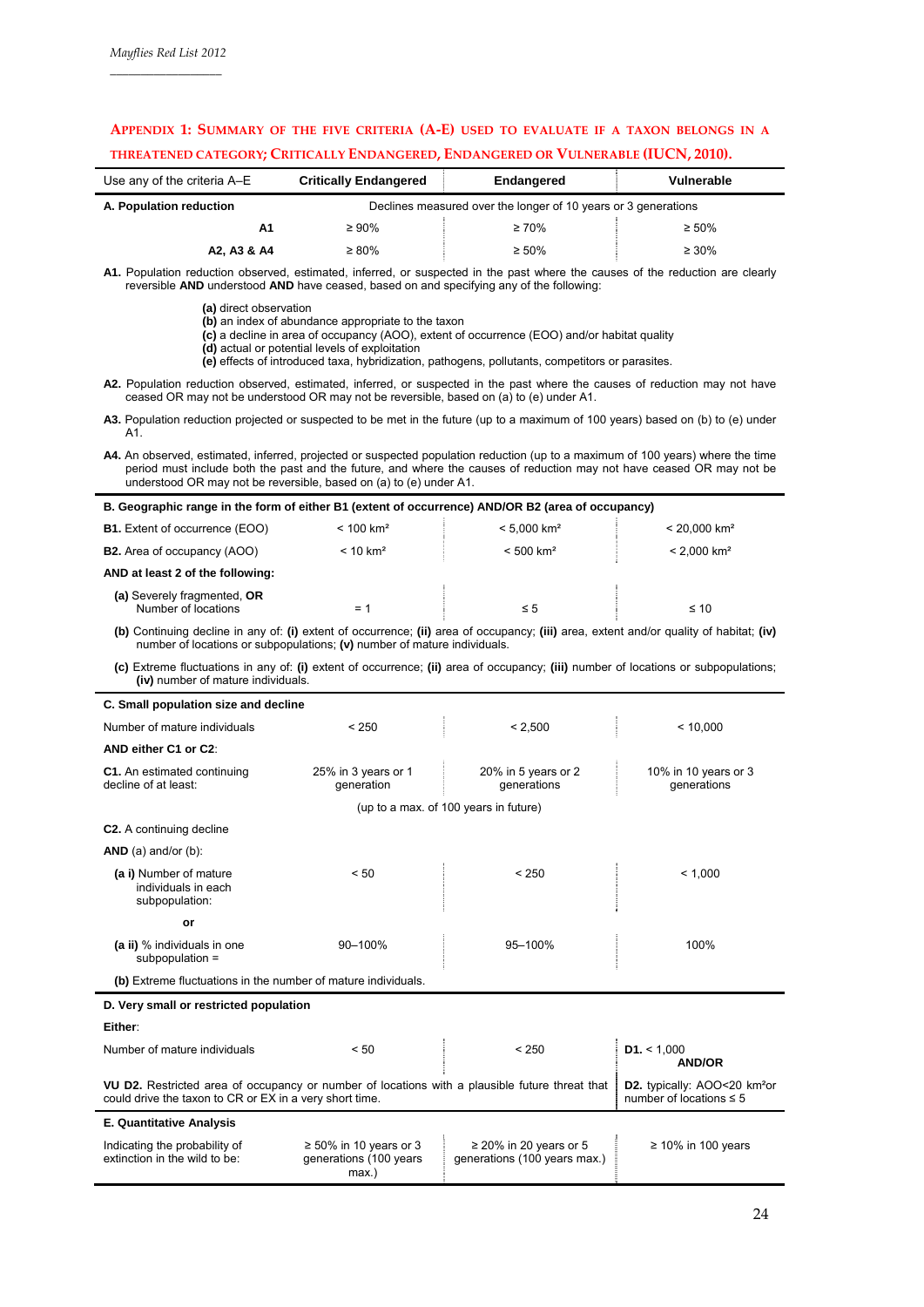#### **APPENDIX 2 – CHECKLIST OF MAYFLIES**

**IRL 2012 Status –** Red list status for Ireland based on this assessment; RE ‐ Regionally Extinct, CR – Critically Endangered, EN – Endangered, VU – Vulnerable, NT ‐ Near Threatened, dd ‐ data deficient, lc – least concern. Great Britain status is taken from Bratton 1990, Swedish status from Gärdenfors 2005, Czech status from Farkač *et al.* 2005, Estonian status from Lilleleht 1998, Norwegian status from Kålås *et al.* 2006, Finnish status from Rassi 2001, and Polish status from Głowaciński 2002.

| Scientific name       | Irish 2012 Status          | <b>Great Britain</b> | Swedish 2005  | <b>Czech 2005</b> | Estonia 1998  | Norway 2006   | Finland 2001  | Poland 2002   |
|-----------------------|----------------------------|----------------------|---------------|-------------------|---------------|---------------|---------------|---------------|
|                       |                            | 1990 Status          | <b>Status</b> | <b>Status</b>     | <b>Status</b> | <b>Status</b> | <b>Status</b> | <b>Status</b> |
| Alainites muticus     | lc                         |                      |               |                   |               |               |               |               |
| Ameletus inopinatus   | NT                         |                      |               |                   | Rare          |               |               |               |
| Baetis atrebatinus    | EN                         |                      |               |                   |               |               |               |               |
| Baetis fuscatus       | dd                         |                      |               |                   |               |               |               |               |
| Baetis rhodani        | lc                         |                      |               |                   |               |               |               |               |
| Baetis scambus        | lc                         |                      |               |                   |               |               |               |               |
| Baetis vernus         | lc                         |                      |               |                   |               |               |               |               |
| Caenis horaria        | lc                         |                      |               |                   |               |               |               |               |
| Caenis luctuosa       | 1c                         |                      |               |                   |               |               |               |               |
| Caenis macrura        | 1c                         |                      | VU            |                   | Rare          |               |               |               |
| Caenis rivulorum      | lc                         |                      |               | $\rm{NT}$         |               | $\rm{NT}$     |               |               |
| Centroptilum luteolum | lc                         |                      |               |                   |               |               |               |               |
| Cloeon dipterum       | lc                         |                      |               |                   |               |               |               |               |
| Cloeon simile         | lc                         |                      |               |                   |               |               |               |               |
| Ecdyonurus dispar     | 1c                         |                      |               |                   |               |               |               |               |
| Ecdyonurus insignis   | lc                         |                      |               | $\mathsf{CR}$     |               |               |               |               |
| Ecdyonurus torrentis  | dd                         |                      |               |                   |               |               |               |               |
| Ecdyonurus venosus    | lc                         |                      |               |                   |               |               |               |               |
| Electrogena lateralis | lc                         |                      |               |                   |               |               |               |               |
| Ephemera danica       | lc                         |                      |               |                   |               |               |               |               |
| Ephemerella notata    | $\mathop{\rm EN}\nolimits$ |                      |               |                   |               |               |               |               |
| Heptagenia sulphurea  | lc                         |                      |               |                   |               |               |               |               |
| Kageronia fuscogrisea | NT                         | Notable              |               |                   |               |               |               |               |